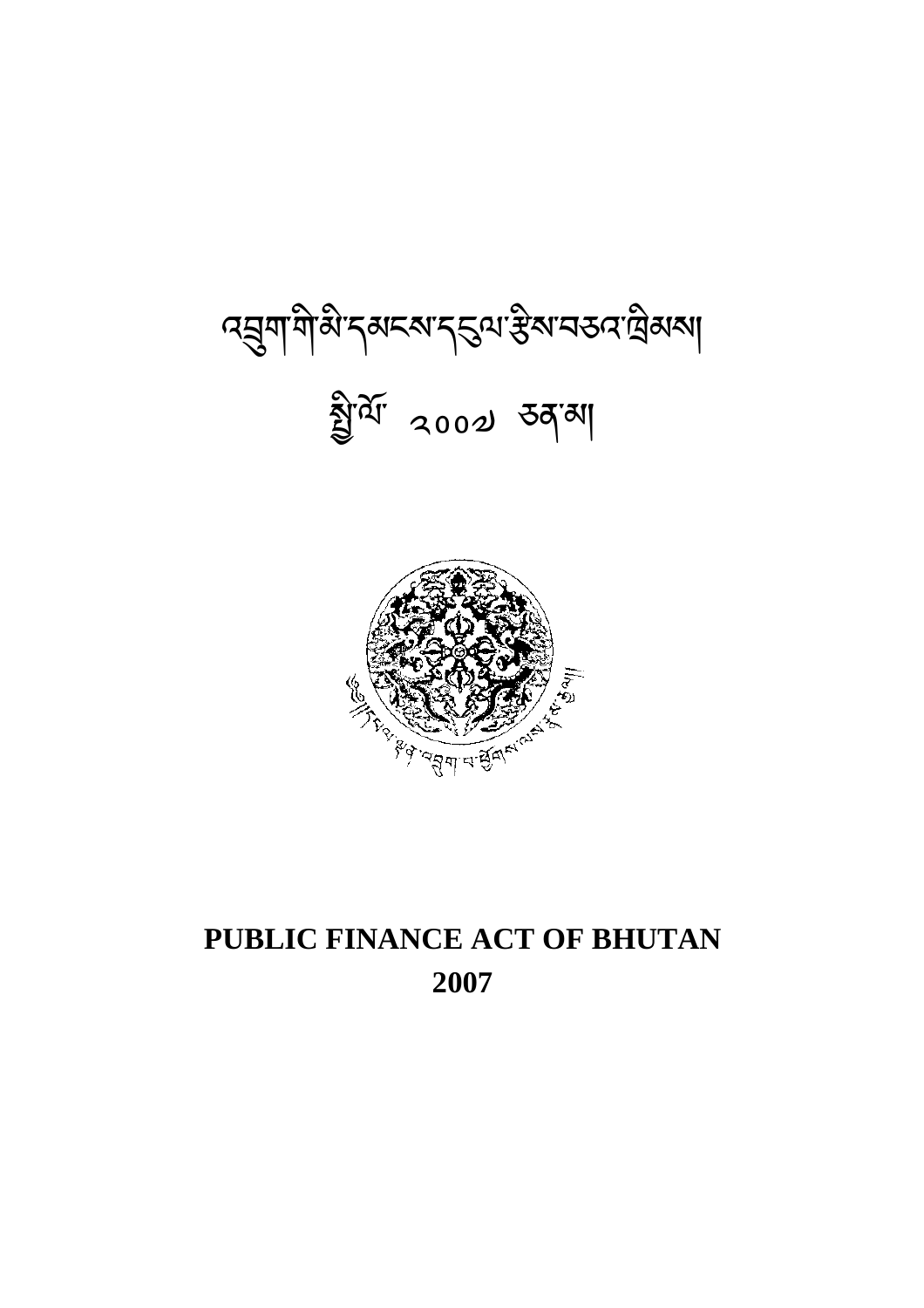#### **PUBLIC FINANCE ACT OF BHUTAN 2007**

#### **TABLE OF CONTENTS**

#### **CONTENT PAGE NO.**

#### **PREAMBLE**

#### **CHAPTER I PRELIMINARY**

Short title, commencement and application Supersession Application

#### **CHAPTER II REQUIREMENTS FOR RESPONSIBLE FINANCIAL MANAGEMENT**

 Principles of responsible financial management Fiscal sustainability and transparency

#### **CHAPTER III RESPONSIBILITIES AND POWERS IN RELATION TO PUBLIC FINANCE**

 The Parliament Lhengye Zhungtshog Minister of Finance Ministry of Finance Responsibilities and powers of a chief executive of a budgetary body Responsibilities of other officials of a budgetary body Reporting by a budgetary body Prohibitions on budgetary bodies Responsibilities of local authorities Royal Audit Authority

#### **CHAPTER IV GOVERNMENT BUDGET AND REPORTS**

 Budget System Budget Policy and Fiscal Framework Statement Budget and Appropriation Bill Interim expenditure for continuity of Government Re-appropriations and technical adjustments Revision of budget and appropriations Prohibitions relating to appropriations and public expenditure Authority for emergency expenditures Reporting requirement Reporting requirements for portfolio ministers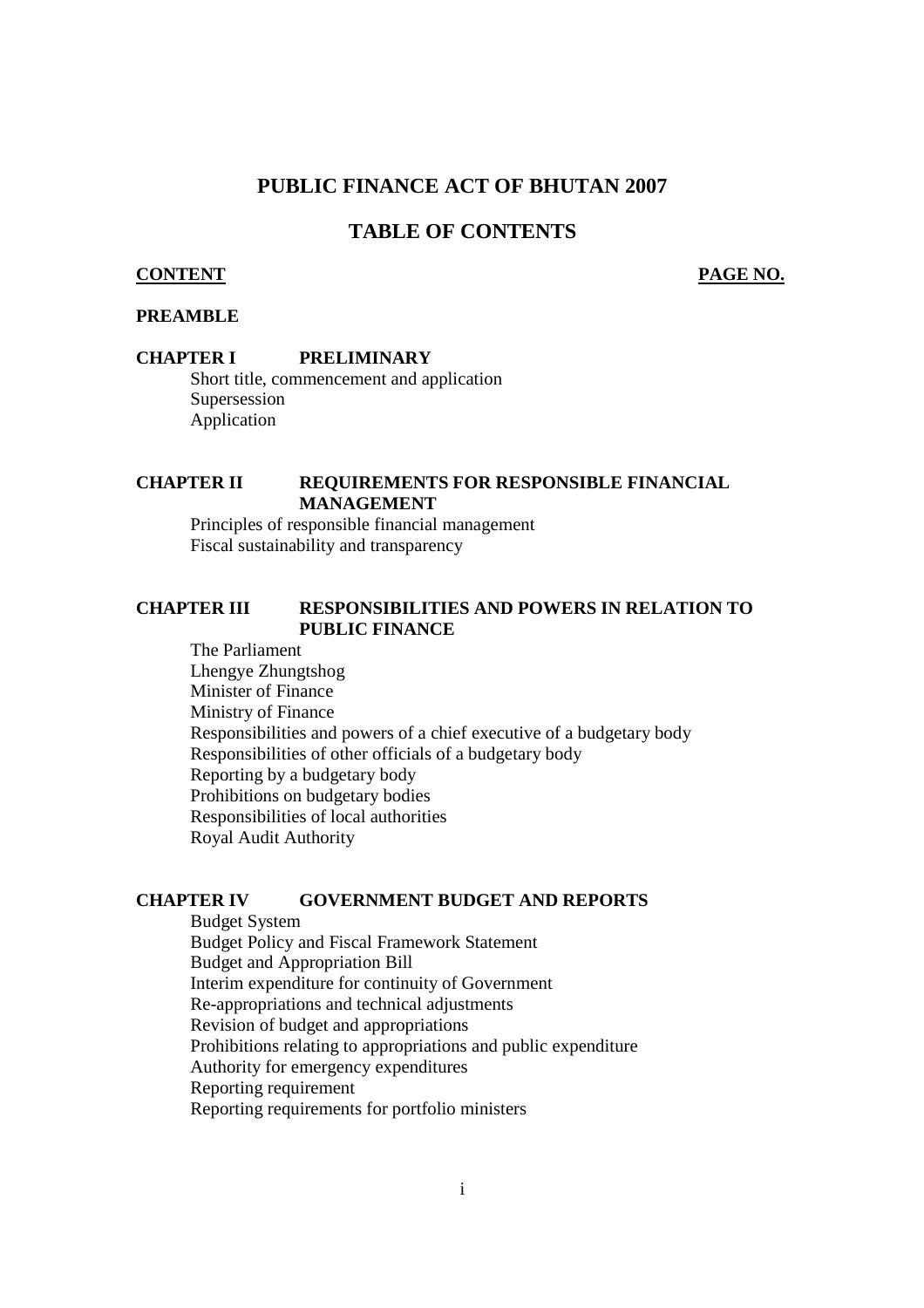#### **CHAPTER V STATE ENTERPRISES**

Requirements to form state enterprise Objective of a state enterprise Shareholder responsibilities for state enterprises Portfolio minister's responsibilities Board of a state enterprise Chief executive of a state enterprise General responsibilities of state enterprises Reporting by a state enterprise State enterprise borrowing Companies with Government as minority shareholder

#### **CHAPTER VI FINANCIAL MANAGEMENT REQUIREMENTS**

 Application of this Act to management and control of public finances Accounting treatment of externally financed activities Issuance of instructions Government's main funds and related bank accounts Release of funds Banking requirements Accounting, accounting policies, controls and standards

#### **CHAPTER VII BORROWINGS,GUARANTEES, SECURITIES AND INVESTMENT**

Loans

 Borrowings by state enterprises and local authorities Guarantees Payments for debts, indemnities, guarantees and securities **Investments** 

#### **CHAPTER VIII ESCROW MONIES**

 Definition Bank accounts for escrow money Investment of escrow money Unclaimed escrow money

#### **CHAPTER IX GOVERNMENT NON-BUDGETARY FUNDS**

 Government Trust Funds Establishment Capital Management Utilisation of incomes Accounts and Audit Reporting Other Government Funds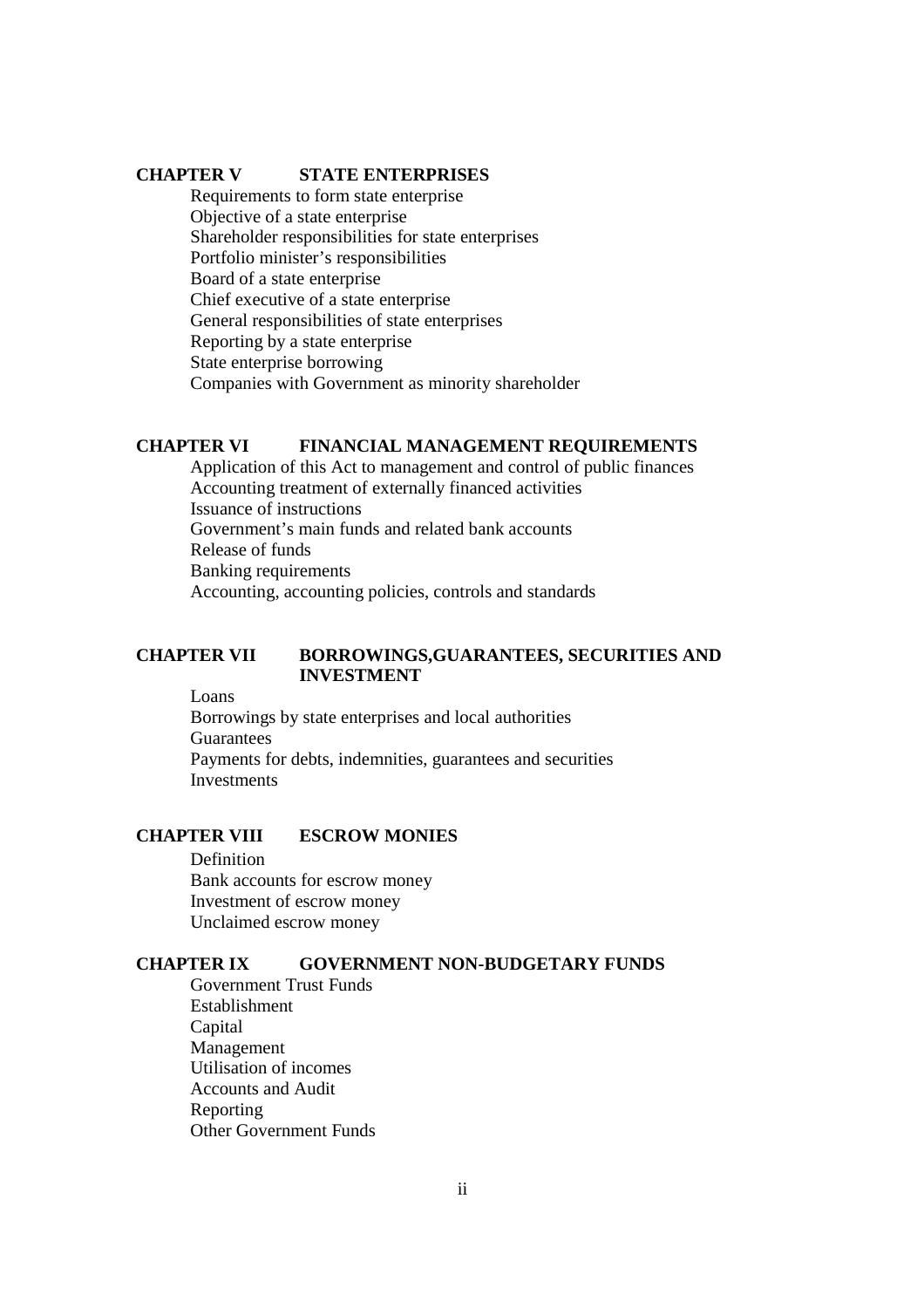#### **CHAPTER X MISCELLANEOUS**

 Fees and charges Delegation requirements Unclaimed money Unclaimed physical property Unresolved financial irregularities Write-offs of losses due to acts of nature Responsibility for losses Offences and Penalties Rule Making Power Amendments to this Act Authoritative Text Definitions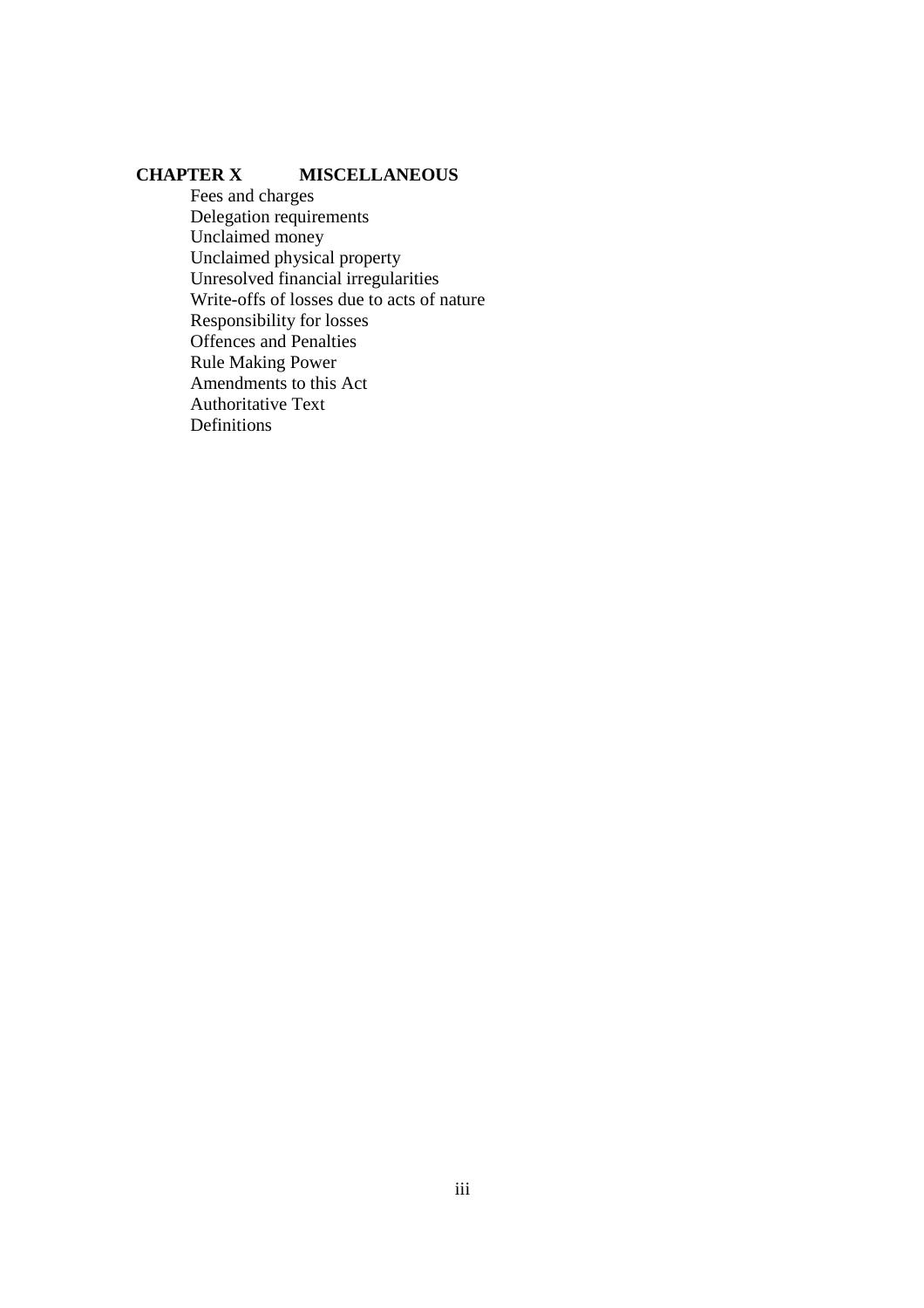#### **PREAMBLE**

An Act to regulate the financial management of the Royal Government of Bhutan in order to promote the effective and efficient use of public resources, strengthen accountability and provide statutory authority and control for sound and sustainable fiscal policy.

The Public Finance Act of Bhutan has been passed on the  $5<sup>th</sup>$  Day of the  $5<sup>th</sup>$ Month of the Female Fire Pig Year, corresponding to  $20<sup>th</sup>$  June, 2007, during its 87<sup>th</sup> session by the National Assembly, Kingdom of Bhutan as follows: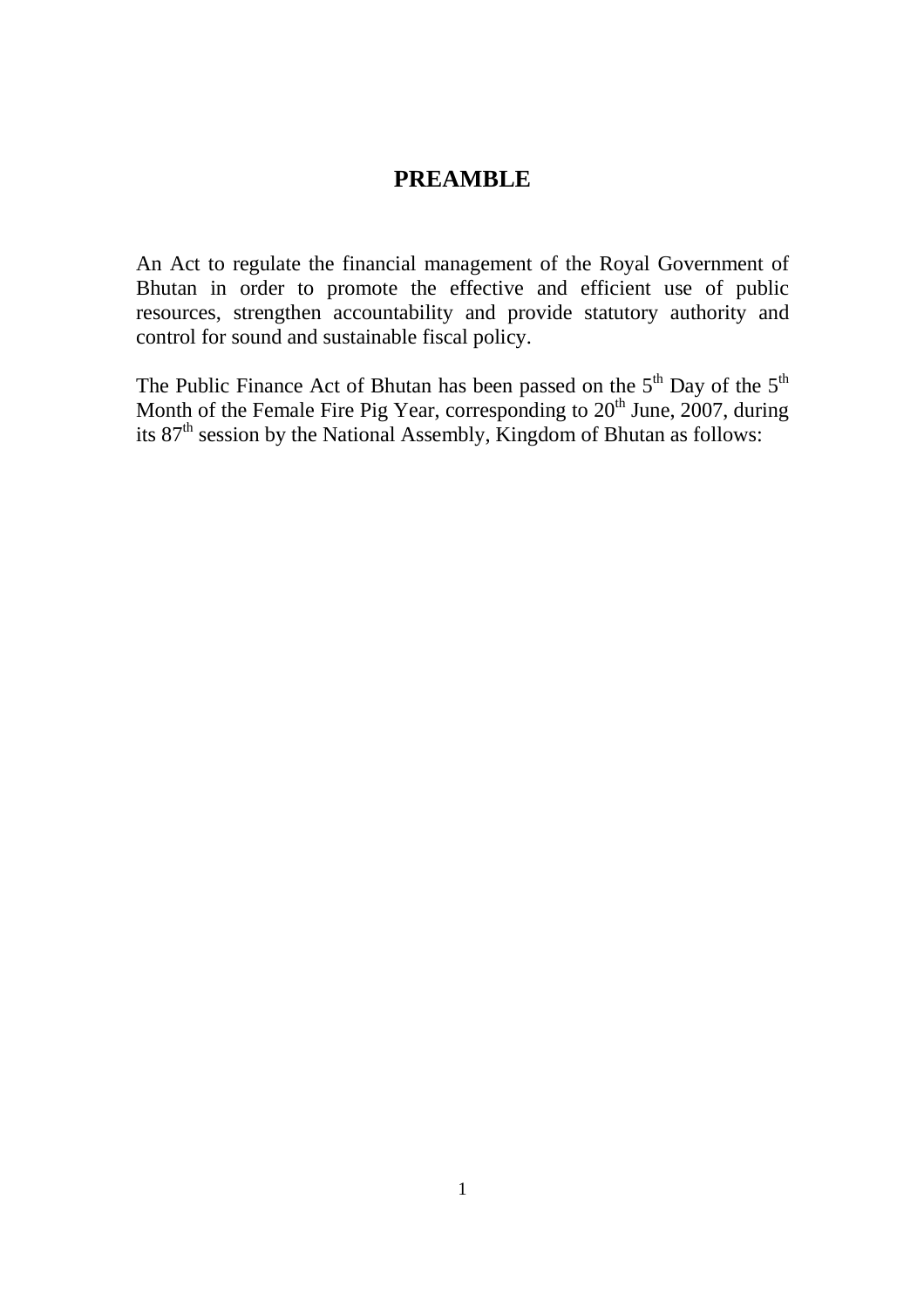# **CHAPTER I**

# **PRELIMINARY**

# **Short title, commencement and application**

- 1. This Act shall:
	- (a) Be cited as the Public Finance Act, 2007;
	- (b) Come into force on this Day 16 of the 6 Month of the Female Fire Pig Year corresponding to 31 of July, 2007;
	- (c) extend to the whole of the Kingdom of Bhutan.

# **Supersession**

2. Supersede all laws, regulations, rules and notifications that are inconsistent with the provisions of this Act, except the Constitution of the Kingdom of Bhutan, or as otherwise specified herein;

# **Application**

3. Apply to all bodies that are supported through the use of public resources, or in respect of which the public is the ultimate bearer of risk.

# **CHAPTER II**

# **REQUIREMENTS FOR RESPONSIBLE FINANCIAL MANAGEMENT**

# **Principles of responsible financial management**

- 4. The Kingdom of Bhutan shall have a sound system of public finance, based on the principles of:
	- (a) Efficiency;
	- (b) Economy;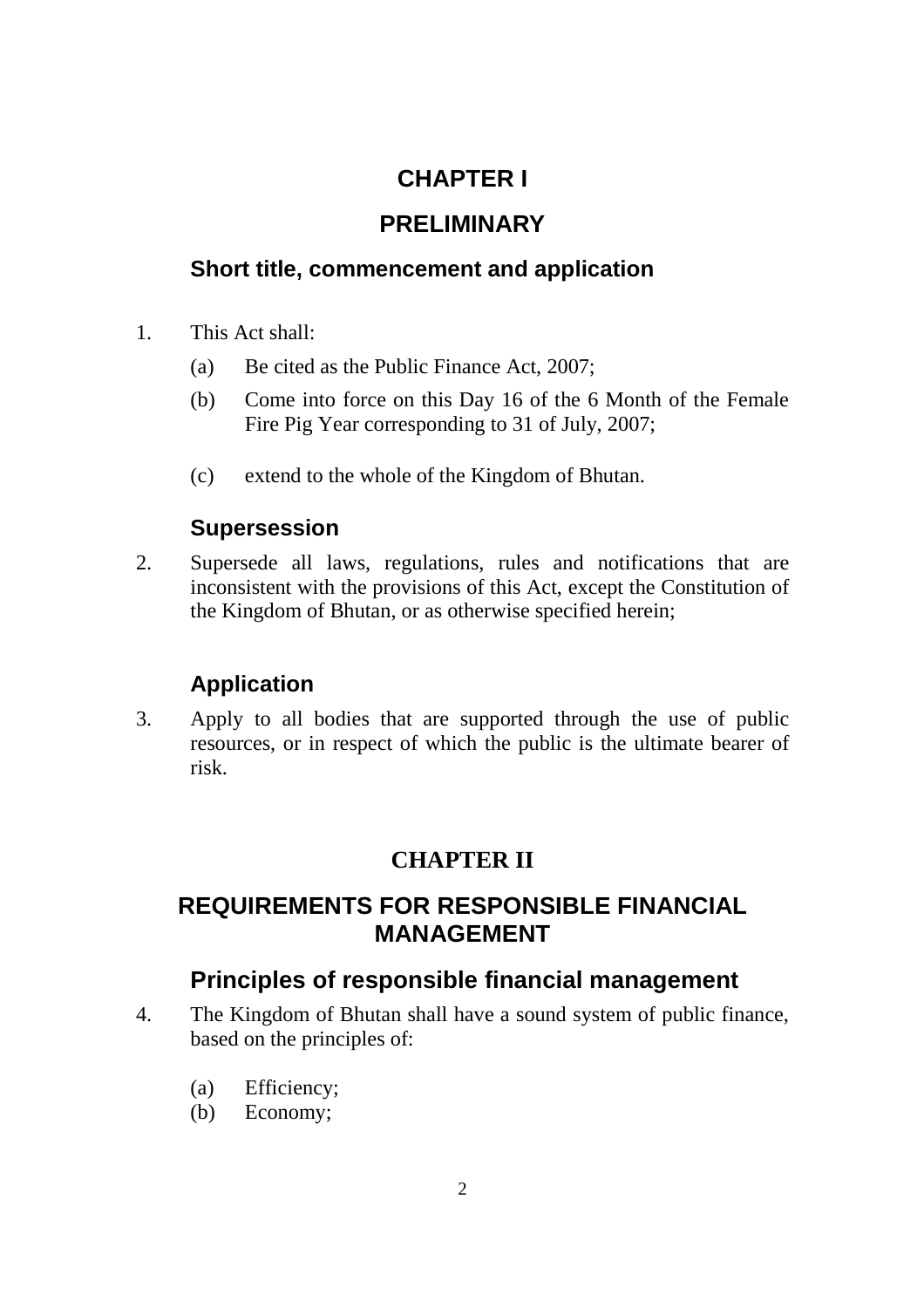- (c) Effectiveness;
- (d) Equity;
- (e) Sustainability;
- (f) Transparency; and
- (g) Accountability;
- 5. The Government shall adopt a sound budgeting and accounting system.
- 6. The Government's financial management shall be monitored through the reporting requirements and the audit requirements.

# **Fiscal sustainability and transparency**

- 7. Fiscal affairs shall be managed in accordance with the following fiscal sustainability and transparency principles:
	- (a) Recurrent expenditures shall be met from the internal resources of the country.
	- (b)Over the medium term, the current operating deficit, as determined in the Budget Policy and Fiscal Framework Statement shall be maintained near zero.
	- (c) Fiscal policies shall be consistent with a reasonable degree of predictability about the level and stability of tax rates for future years and shall be consistent with the requirements for macroeconomic stability.
	- (d) The level of public debt shall be contained such that it will not create undue burden on future generations and threaten national solvency.
	- (e) Meeting the requirements for sustainability of the fiscal balance shall not be achieved at the expense of development projects.
- 8. The Government shall report to the Parliament any departure from the fiscal sustainability and transparency principles as soon as practicable. Any such departure shall be temporary and the Parliament shall be informed of: -
	- (a) The reasons for the Government's proposed or actual departure; and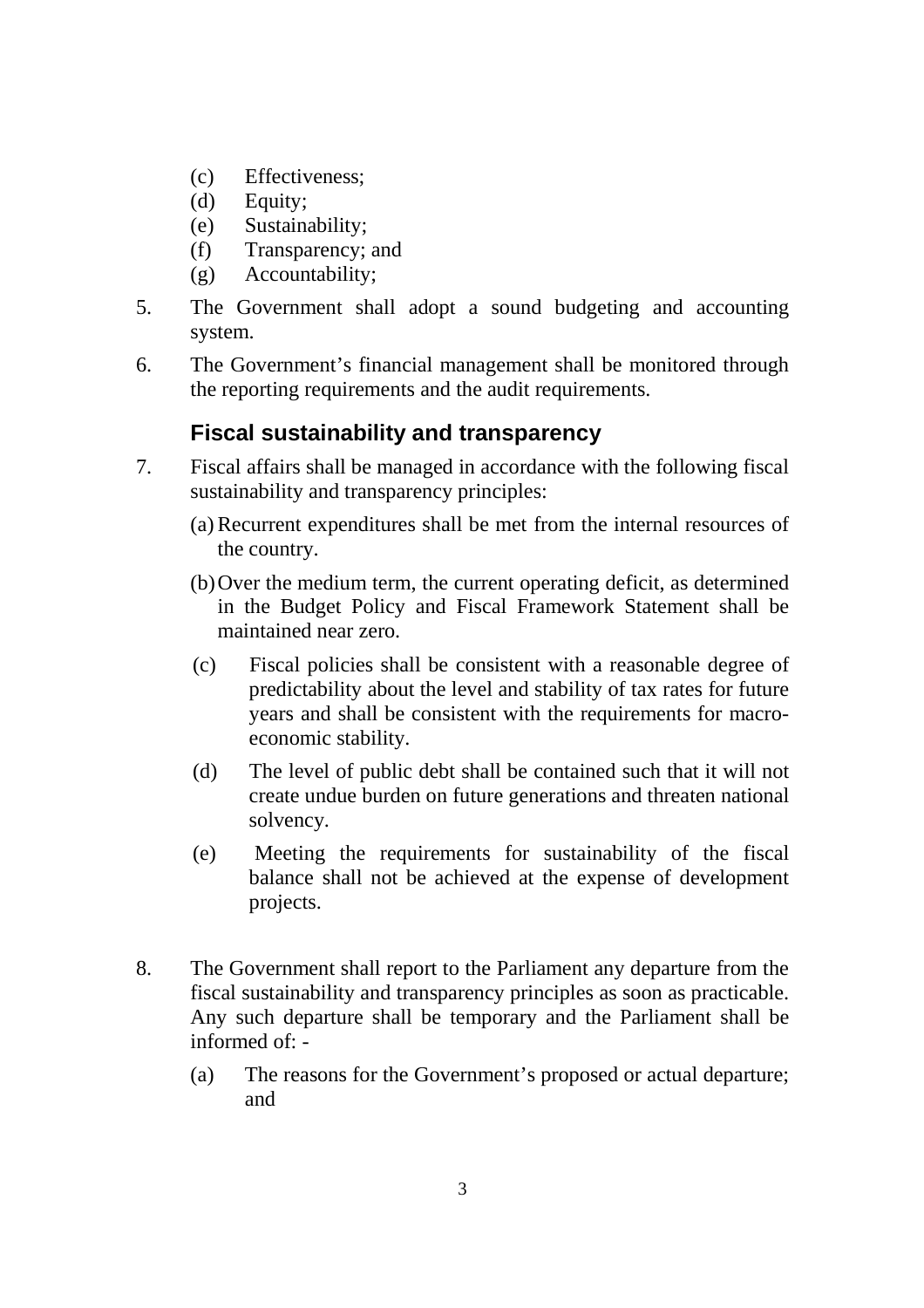(b) The fiscal measures the Government intends to take to return to conformity with the fiscal sustainability and transparency principles within a maximum period of three years.

# **CHAPTER III**

# **RESPONSIBILITIES AND POWERS IN RELATION TO PUBLIC FINANCE**

# **The Parliament**

- 9. Raising of revenues through taxes shall be authorised by the Parliament.
- 10. The Parliament shall appropriate money for the requirements of the State.
- 11. The Parliament shall enact laws or resolutions related to public finance only in accordance with the principles of financial sustainability and which are in the best interests of the people of Bhutan.

# **Lhengye Zhungtshog**

12. The Lhengye Zhungtshog shall have the overall responsibility of managing the public finances and related operations in the best interests of the people of the Kingdom of Bhutan and in accordance with the provisions of this Act.

# **Minister of Finance**

- 13. The Minister of Finance shall table before the Parliament:
	- (a) The audited Annual Financial Statements of the financial year ended during each summer session;
	- (b) The Budget Policy and Fiscal Framework Statement;
	- (c) The Budget and Appropriation Bill that is consistent with the fiscal sustainability and transparency principles in this Act.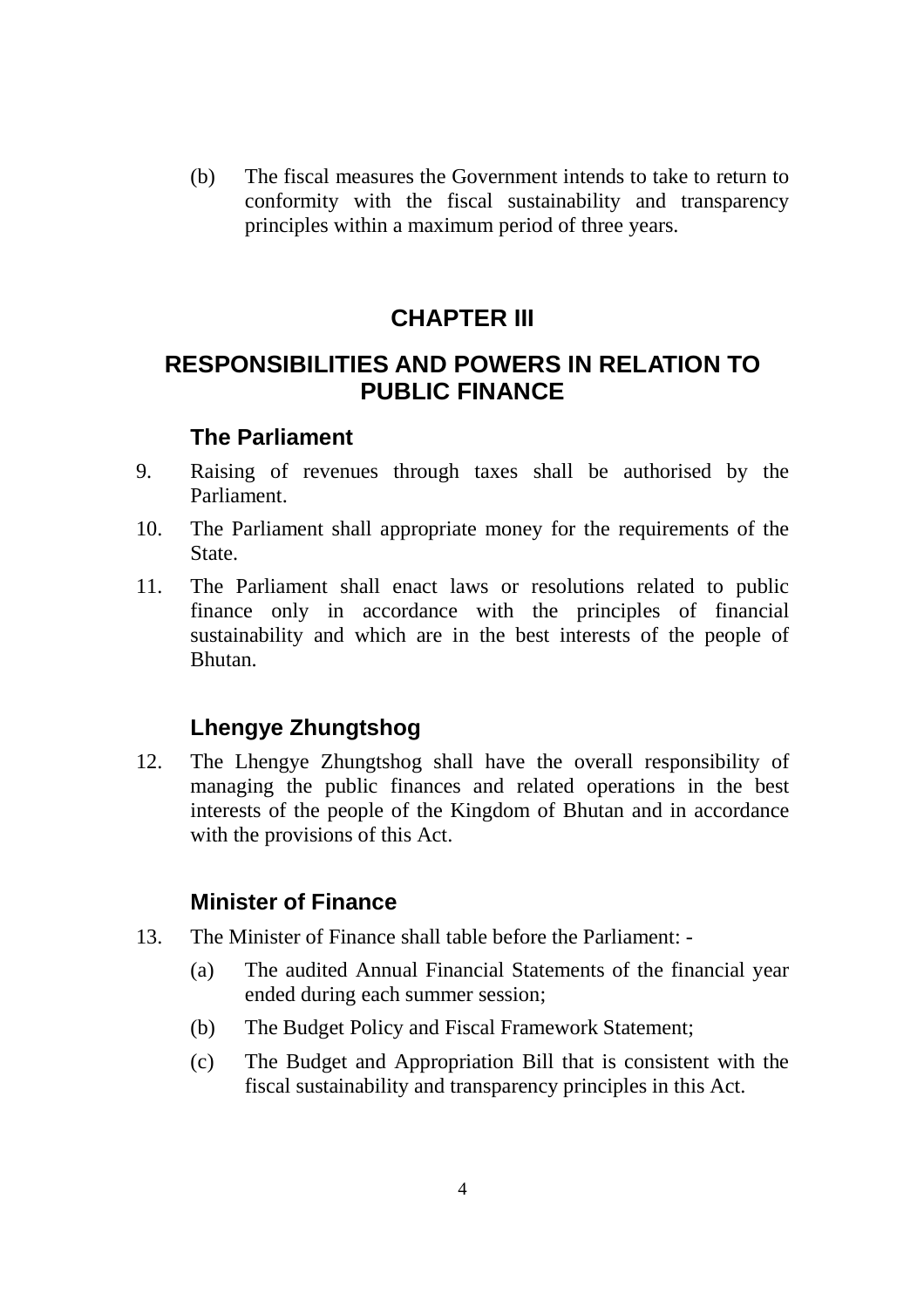- 14. The Minister of Finance shall be responsible, *inter alia*, for:
	- (a) framing fiscal policies and managing the fiscal affairs of the Government as a whole;
	- (b) proposing taxation measures to the Parliament, and raising other revenues and resources for the Government;
	- (c) facilitating adherence to the fiscal sustainability and transparency principles specified in this Act;
	- (d) co-ordinating the Government's macro-economic policies;
	- (e) reporting on the state of the economy and fiscal position of the Government;
	- (f) directing the Ministry of Finance on matters relating to functions assigned to the Ministry of Finance;
	- (g) the overall performance of the Ministry of Finance.
- 15. The Minister of Finance shall have the powers necessary to fulfil his responsibilities under this Act. Such powers shall include:-
	- (a) Approval of borrowings and issuance of public securities subject to concurrence of the Lhengye Zhungtshog;
	- (b) Varying the terms and conditions of public securities and the borrowings in the interest of the Government subject to the necessary consent of the security holders and the lenders;
	- (c) Repayment of loans or conversion of existing loans subject to the necessary consent of the lenders;
	- (d) Lending money on behalf of the Government subject to concurrence of the Lhengye Zhungtshog;
	- (e) Issuing guarantees and indemnities on behalf of the Government subject to concurrence of the Lhengye Zhungtshog;
	- (f) Suspending, withdrawing, limiting or placing conditions on any warrant or other authority issued by him if he is satisfied that such action is required by reason of a financial exigency or is in the public interest;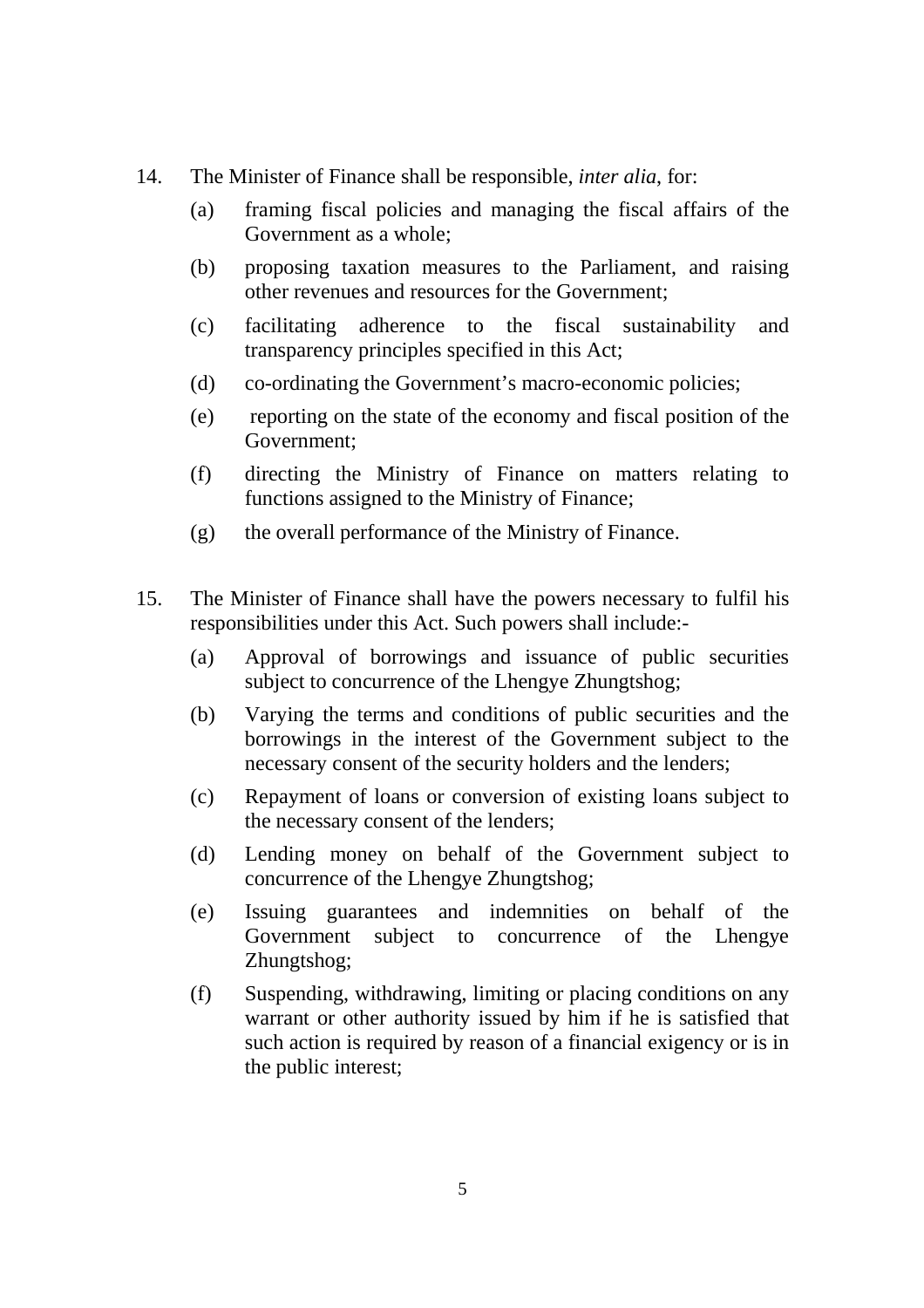- (g) Requiring the provision of such information as is necessary by budgetary bodies and state enterprises for the exercise of his powers and the discharge of his responsibilities under this Act;
- (h) Authorizing the Ministry of Finance to undertake any action that requires ministerial authorization.
- 16. Except as provided for in the Royal Monetary Authority Act, or any other law relating specifically to financial institutions or financial markets, the Minister of Finance may take any lawful action that he deems necessary in the public interest to address any situation arising in respect of a financial institution or group of institutions, financial security, financial market or related matter.
- 17. The Minister of Finance shall be the only Minister who shall hold the powers under section 15.
- 18. The Minister of Finance may delegate his powers under this Act, or under other laws, to the Secretary of the Ministry of Finance or other civil servants, provided that the delegation complies with the relevant provisions of this Act.
- 19. The Minister of Finance shall establish a macro-economic framework co-ordination committee for the purposes of section 14(d). The committee shall be co-ordinated by the Ministry of Finance, and it shall comprise of members from the key economic agencies of the Government.

# **Ministry of Finance**

- 20. The Ministry of Finance and its agencies, as the organizational body for the Minister of Finance, shall be responsible for the implementation of policies set by the Minister of Finance.
- 21. The provisions of this Act shall not affect the obligations, rights, privileges, powers and liabilities acquired or accrued by the Ministry of Finance prior to this Act.
- 22. The provisions of this Act shall not affect the liabilities, rights and obligations of third parties in relation to the Ministry of Finance that were in existence prior to this Act.
- 23. The responsibilities of the Ministry of Finance shall include:
	- (a) advising and assisting the Minister of Finance;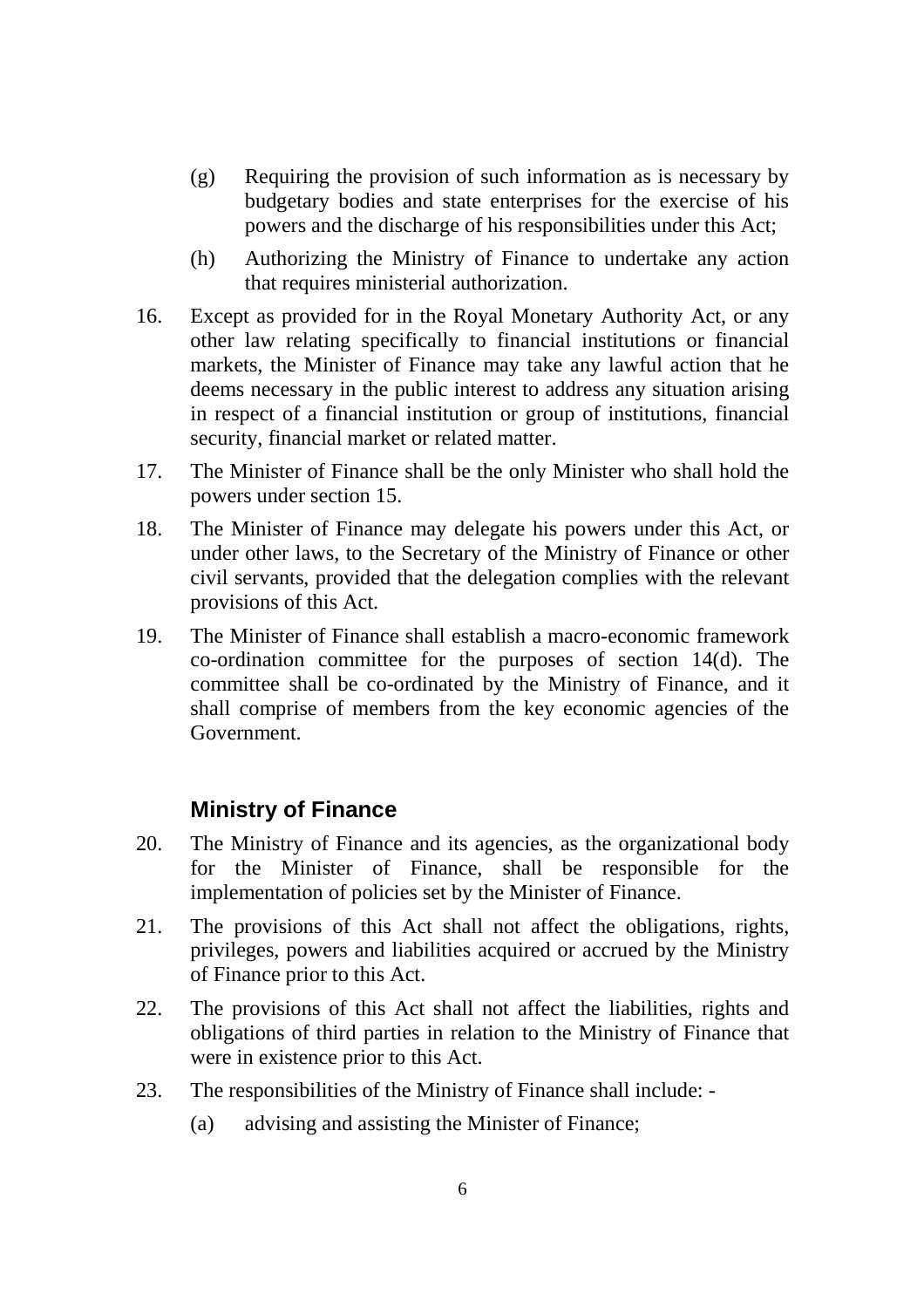- (b) implementing the budget process including preparing the Budget Policy and Fiscal Framework Statement, the budget, the Appropriation Bill and other relevant materials;
- (c) mobilizing resources, including external assistance, and integrating these funds into the budgeting, reporting and accountability processes prescribed by this Act;
- (d) facilitating the co-ordination of macro-economic policies;
- (e) setting rules and interpretations thereof, and setting procedures and standards for effective, efficient and transparent system of financial management and internal control systems and monitoring the performance of such systems;
- (f) providing the accounting functions for the accounting of the whole of Government;
- (g) overseeing of the ownership interests in state enterprises;
- (h) monitoring the performance of budgetary bodies and state enterprises on the basis of their strategic plan, budget and financial indicators;
- (i) ensuring that the budgeting and accounting system of the Government is reliable and produces timely and accurate information;
- (j) preparation of the consolidated Annual Financial Statements for the Government as a whole;
- (k) setting rules and procedures for the operations and accounting of Government bank accounts;
- (l) managing debt, other liabilities and financial assets of the Government;
- (m) managing the revenue and customs functions;
- (n) managing and accounting for the assets and liabilities of the Government which are not included in the statement of financial position of budgetary bodies or state enterprises;
- (o) administering the internal audit service, and issuing internal audit guidelines;
- (p) managing any other functions assigned to the Ministry of Finance.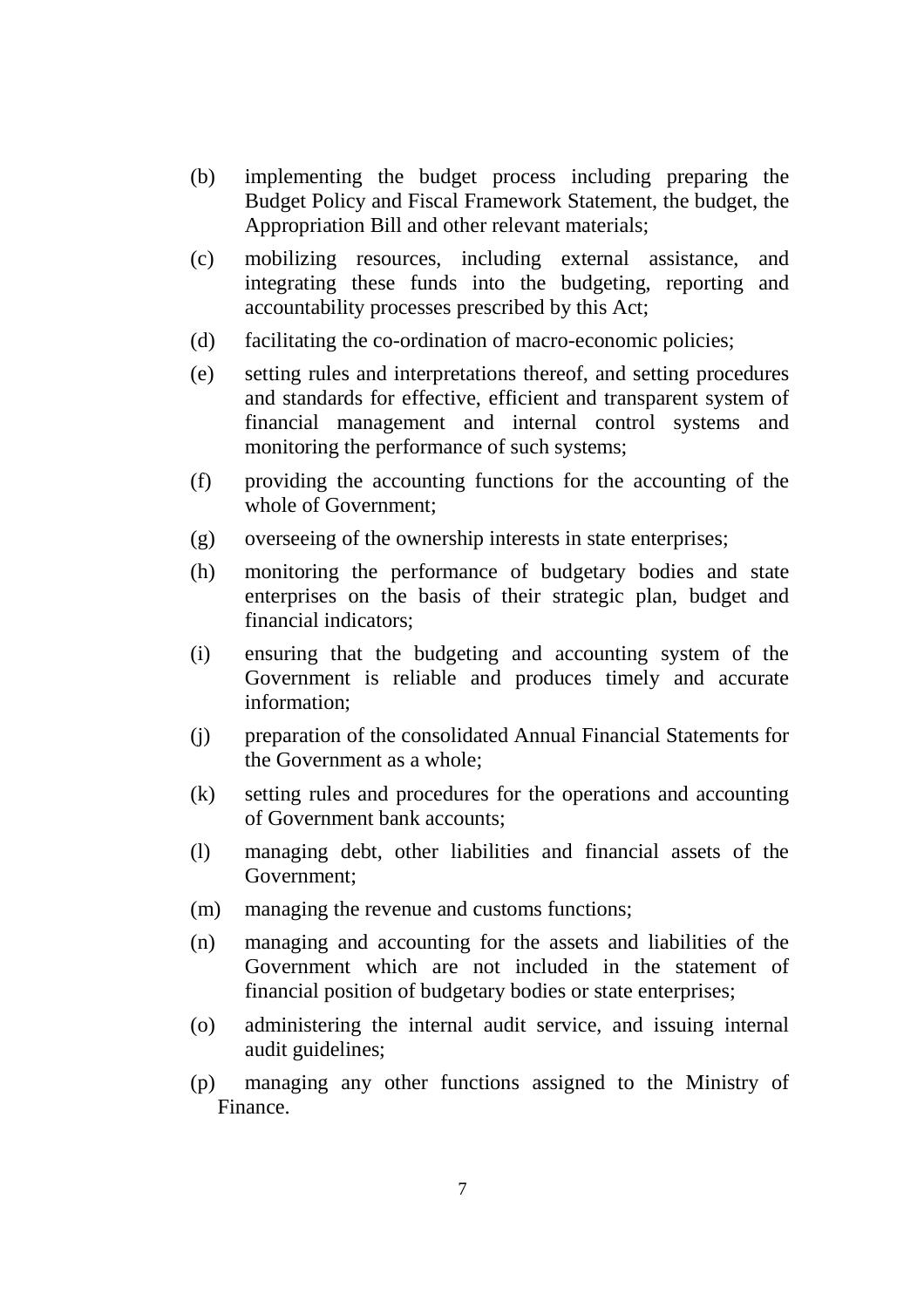- 24. The Ministry of Finance shall have the powers necessary to fulfil its responsibilities under this Act. Such powers shall include: -
	- (a) issuing the Financial Rules and Regulations and such other rules, manuals, directives, decrees, instructions or notifications according to the powers in this Act and amending or cancelling them. Such powers shall be exercised only if consistent with the responsibilities of the Minister of Finance and the Ministry of Finance under this Act;
	- (b) requiring the budgetary bodies to follow the financial management and accounting policies of the Government;
	- (c) approving the opening and use of bank accounts by budgetary bodies;
	- (d) requiring budgetary bodies, state enterprises and local authorities to furnish information necessary for the discharge of its responsibilities under this Act or any other Act;
	- (e) intervention by taking appropriate steps, which may include steps of withholding of funds to address a serious or persistent material breach of this Act by a budgetary body or a state enterprise;
- 25. The Ministry of Finance shall provide leadership in the promulgation of accounting standards.
- 26. The responsibilities and powers of the Ministry of Finance shall be exercised by the Secretary of the Ministry of Finance.
- 27. The Secretary of the Ministry of Finance may delegate his powers under this Act and other laws and legal instruments, provided that such delegation complies with the relevant provisions this Act.

# **Responsibilities and powers of a chief executive of a budgetary body**

- 28. In this Chapter, Secretaries of Ministries, heads of budgetary bodies and heads of state enterprises are referred to as chief executives.
- 29. A chief executive shall be responsible for managing the financial and related matters including the procurement and disposal of assets of the budgetary body in accordance with the law, regulations, rules, manuals, directives, decrees, instructions or notifications issued by the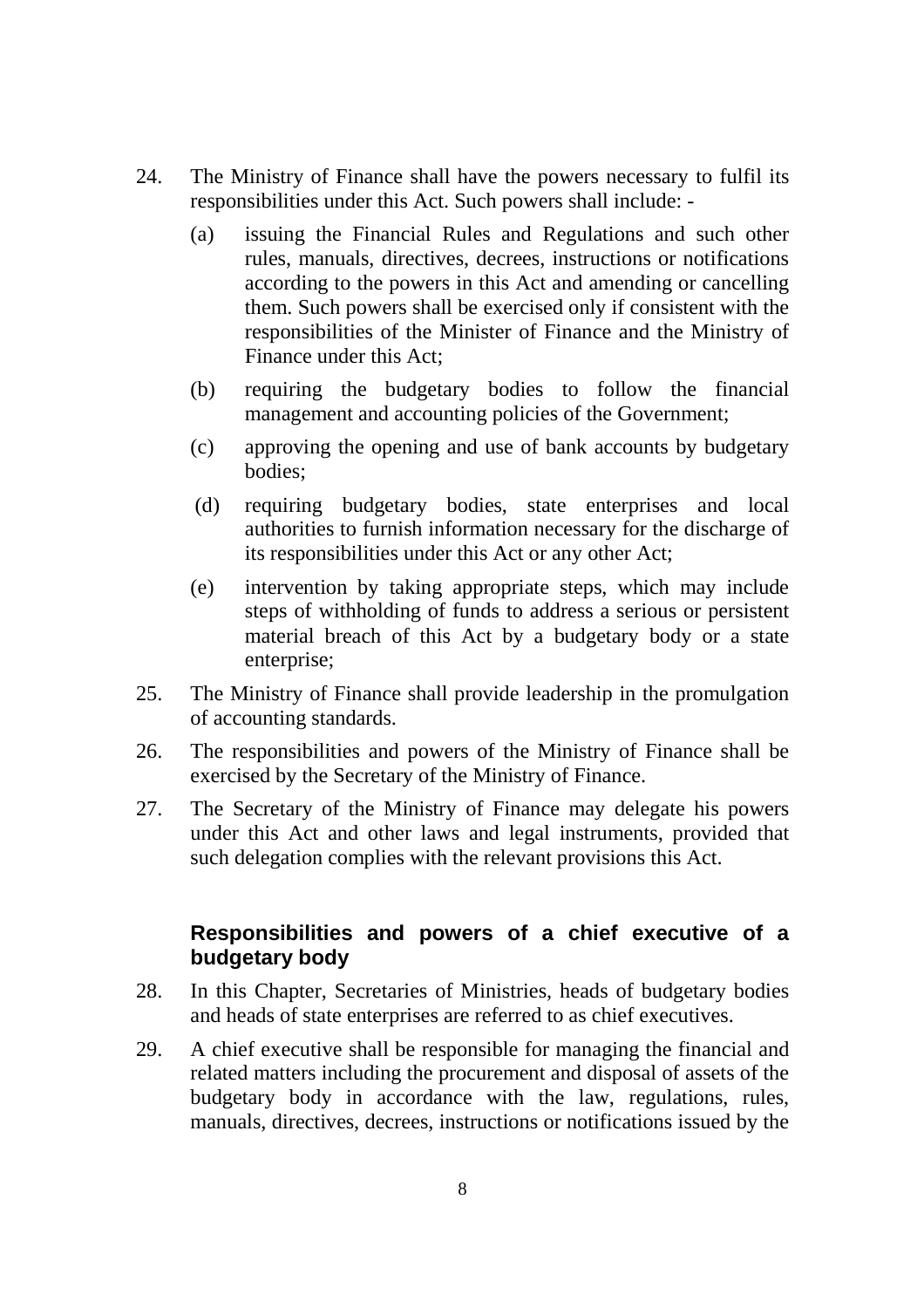Ministry of Finance, and with appropriations and other lawful authorities.

- 30. A chief executive shall ensure that budget proposals are made in accordance and within the ceilings prescribed by the Ministry of Finance.
- 31. A chief executive shall take effective and appropriate steps to:
	- (a) collect all monies due to the Government;
	- (b) prevent unauthorized, irregular, fruitless and wasteful expenditure and losses;
	- (c) prevent spending in excess of the amount appropriated;
	- (d) prevent any commitments of the budgetary body to any liability for which money has not been appropriated;
	- (e) safeguard and maintain the assets.
- 32. A chief executive shall take into account all relevant financial considerations, including issues of propriety, regularity and value for money, when policy proposals are considered.
- 33. The powers of a chief executive to fulfil his responsibilities under this Act shall be as prescribed in the Financial Rules and Regulations.

# **Responsibilities of other officials of a budgetary body**

- 34. An official in a budgetary body shall
	- (a) ensure that the system of financial management and internal control established for the body is carried out within the area of responsibility of that official;
	- (b) be responsible for the effective, efficient, economical and transparent use of financial and other resources within that official's areas of responsibility;
	- (c) take effective and appropriate steps to prevent, within that official's area of responsibility, any unauthorised expenditure, irregular expenditure and fruitless and wasteful expenditure and any under collection of revenue due;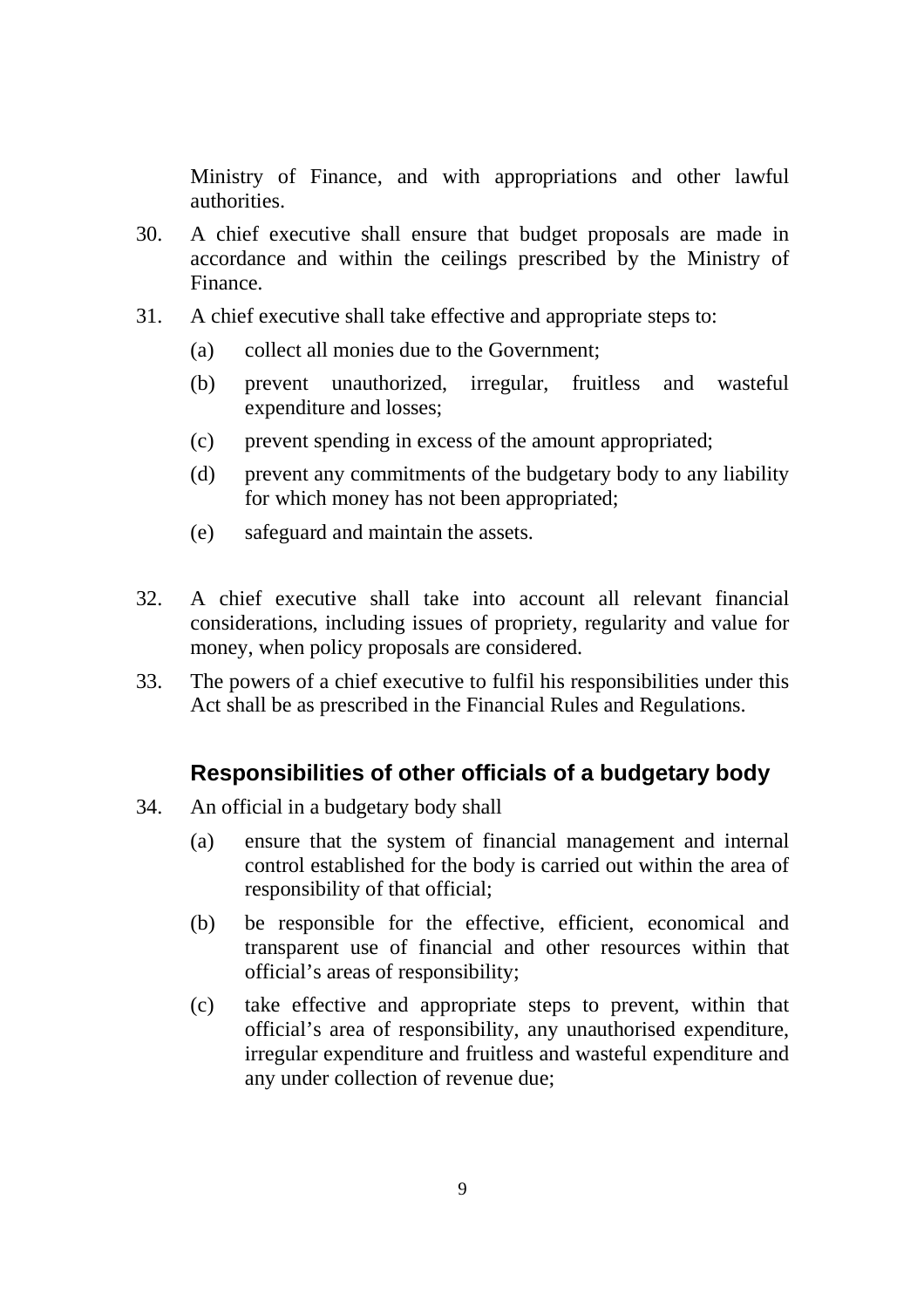- (d) comply with the provisions of this Act to the extent applicable to that official, including any delegations and instructions, and
- (e) be responsible for management, including the safeguarding of the assets and the management of liabilities within that official's area of responsibility.

# **Reporting by a budgetary body**

- 35. Each budgetary body shall provide the portfolio minister and the Ministry of Finance with a half-yearly financial report within the period and in the form as prescribed in the Financial Rules and Regulations.
- 36. Such report shall contain, among others, particulars of any
	- (a) material loss, any unauthorised expenditure, irregular expenditure and fruitless and wasteful expenditure that occurred during the year;
	- (b) disciplinary steps taken as a result of such losses,
	- (c) material losses recovered or written off; and
	- (d) other matters that may be prescribed.

# **Prohibitions on budgetary bodies**

- 37. A budgetary body shall not consume resources other than in accordance with an appropriation or other lawful authority.
- 38. A budgetary body shall be prohibited from:
	- (a) engaging in the production of goods and services not specified in the budgetary body's programmes and strategic plan;
	- (b) exceeding budget appropriation limits;
	- (c) operating bank accounts without the approval of the Ministry of Finance;
	- (d) engaging in transactions that have the substance of borrowing;
	- (e) allowing a budgetary body bank account to be in overdraft;
	- (f) issuing any guarantees or indemnities;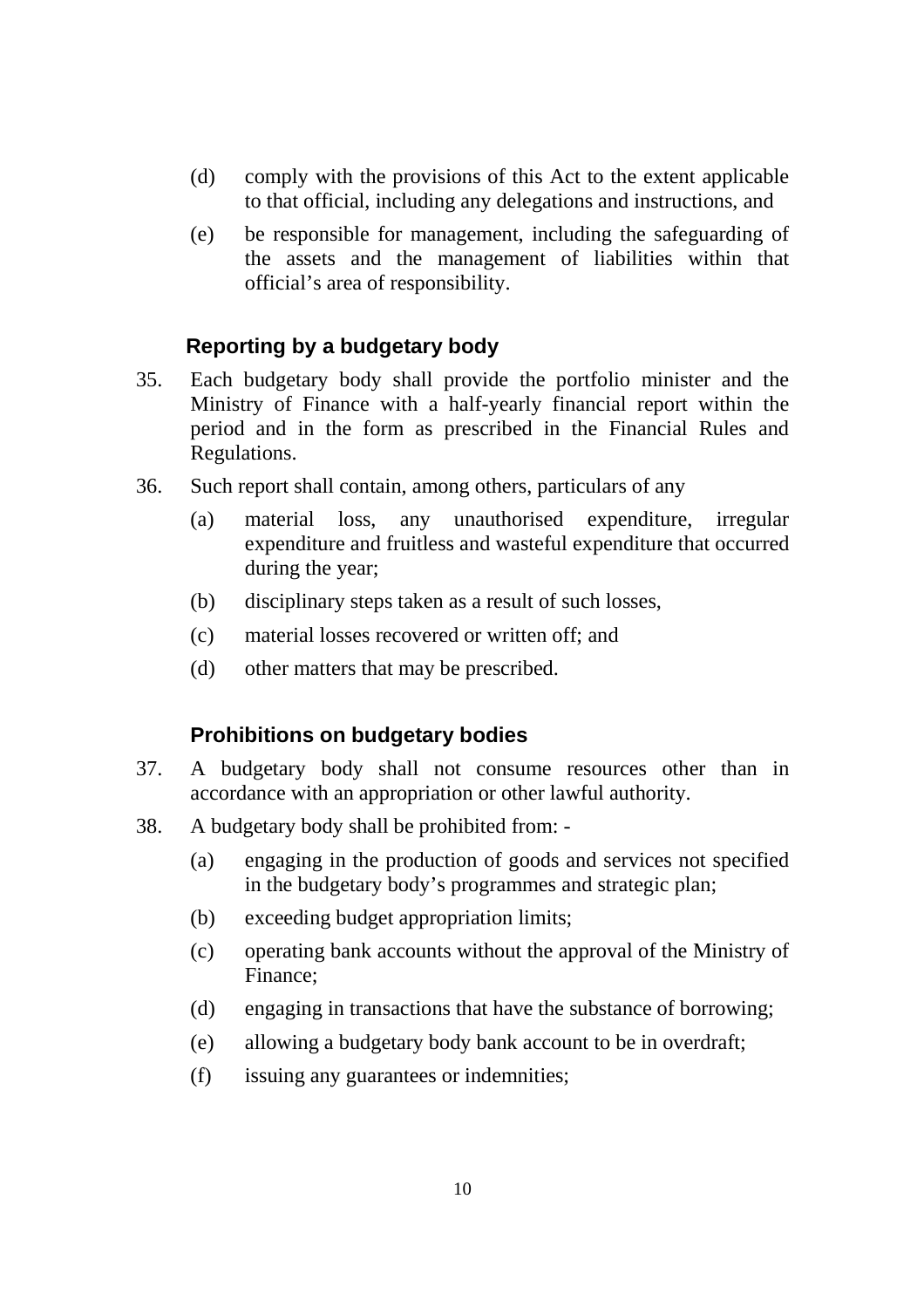- (g) investing in financial instruments, including equity instruments, other than cash on deposit with the Ministry of Finance, except for funds under Sections 168 and 169 of this Act;
- (h) engaging in any management or procurement processes that are not in accordance with the law, regulations, rules, manuals, directives, decrees, instructions or notifications; or
- (i) retaining any public money after the end of the financial year to which the money relates unless otherwise authorized by the Ministry of Finance.
- (j) depositing public money in the accounts other than the authorised or in personal accounts.

# **Responsibilities of local authorities**

- 39. In addition to the responsibilities of budget bodies described in Sections 28-36 and Section 40, the local authorities shall have the following responsibilities for public finances:-
	- (a) setting, varying or annulling local charges that are specifically authorized by law as are necessary to finance the delivery of the services that Local Authorities are specifically responsible for under law;
	- (b) using public resources in accordance with the provisions of this Act and the Financial Rules and Regulations;
	- (c) ensuring the utilization of public resources in a transparent, accountable, effective and efficient manner;
	- (d) preparation and submission of the draft annual budget and draft strategic plan of the Local Authority to its governing body for
		- (i) approval in respect of expenses to be defrayed from local revenues, and
		- (ii) recommendations to the Ministry of Finance in respect of activities to be funded by the Ministry of Finance.
- 40. Local authorities shall prepare and submit their annual reports to the portfolio minister and to the Ministry of Finance not later than three months after the end of the financial year.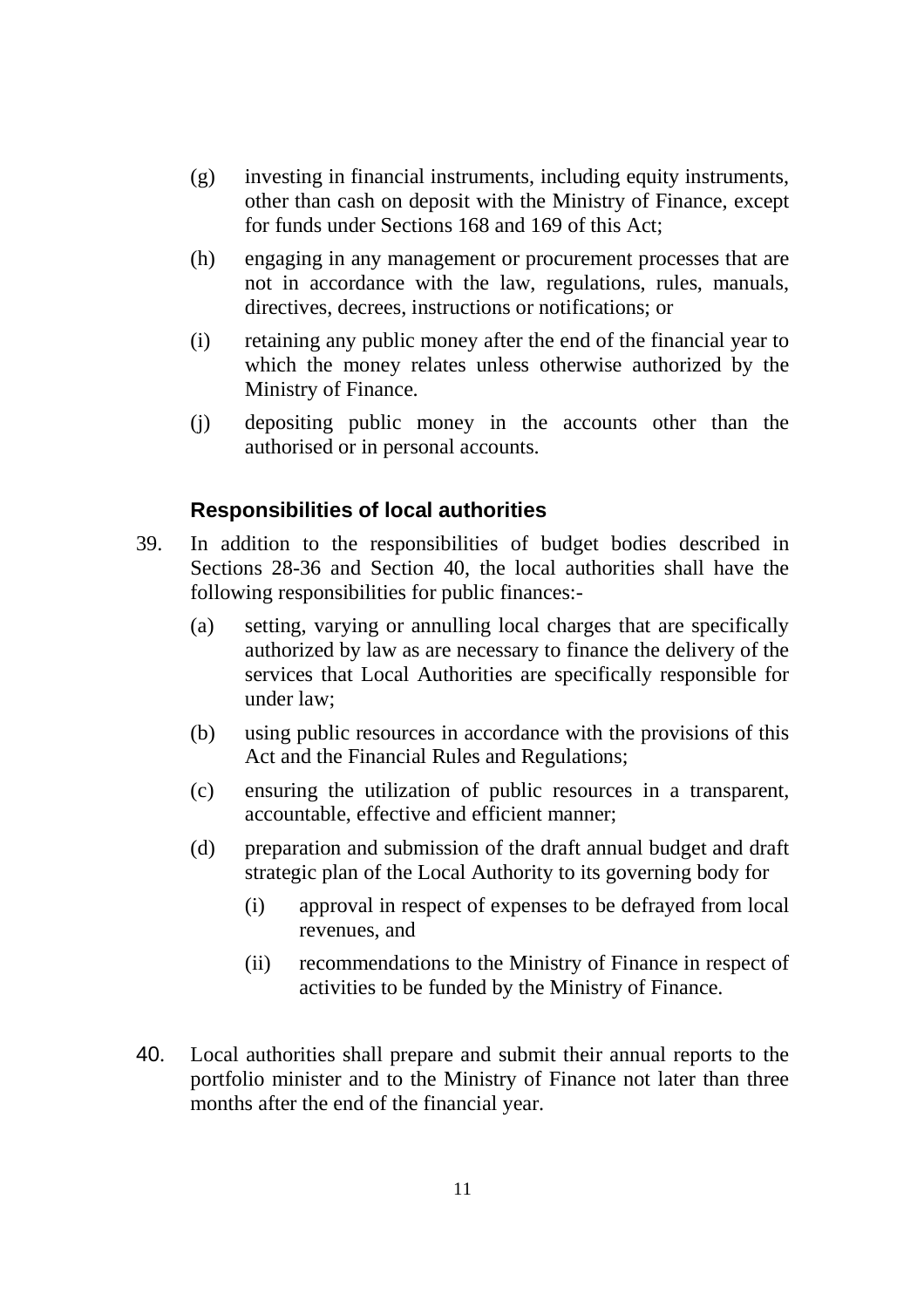# **Royal Audit Authority**

41. The Royal Audit Authority shall audit the Government's receipts and payments accounts.

# **CHAPTER IV GOVERNMENT BUDGET AND REPORTS**

# **Budget System**

- 42. The Government shall have a system of annual budget for its receipts and payments.
- 43. The Government shall maintain the sanctity of the budgetary system and prevent the proliferation of extra-budgetary funds.
- 44. The budget shall be prepared in accordance with the Government's Budget Policy.
- 45. The financial year and the processes of budget preparation shall be as prescribed in the Financial Rules and Regulations.

# **Budget Policy and Fiscal Framework Statement**

- 46. The Minister of Finance shall submit to the Parliament a Budget Policy and Fiscal Framework Statement outlining the Government's framework for the new budget. The Framework Statement shall include:-
	- (a) the strategic priorities by which the Government was guided in preparing the Budget for that financial year and for the medium term;
	- (b) information on the macro-economic situation and outlook, and forecasts for the medium term of the economic aggregates;
	- (c) the Government's planned fiscal aggregates for the medium term including taxation and other revenue measures;
	- (d) information on the actual results for the planned aggregates in Section 48(c) in the previous Budget Policy and Fiscal Framework Statement and comments on significant variances;
	- (e) indicative sector ceilings used in preparing the new budget;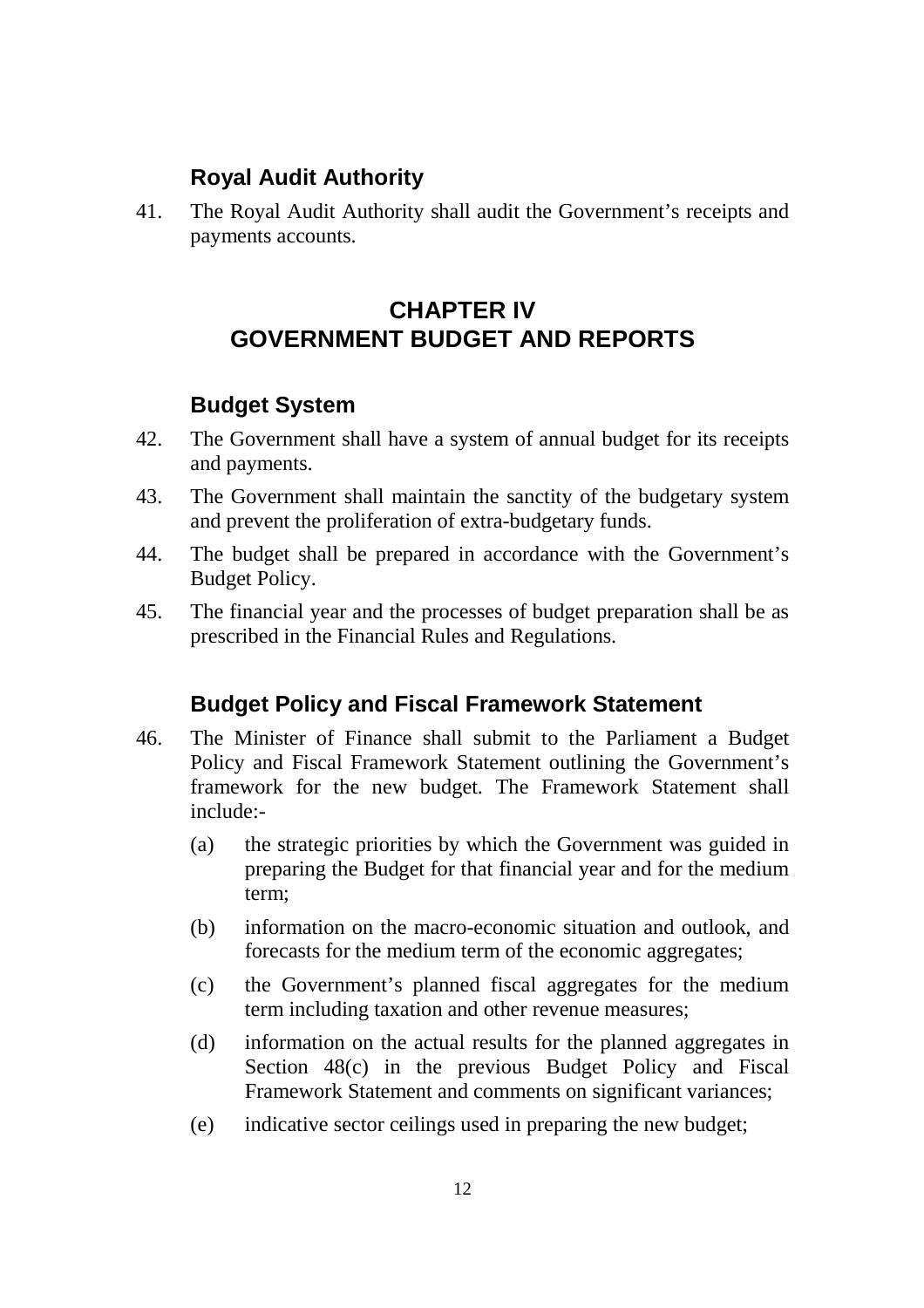(f) explanation of how the indicative sector ceilings accord with the fiscal intentions in this Statement.

# **Budget and Appropriation Bill**

- 47. The Minister of Finance shall present to the Parliament the Government's Budget and Appropriation Bill no later than 5 days preceding the budget year.
- 48. The Budget and Appropriation bill shall detail the Government's financial performance intentions in such details as prescribed in the Financial Rules and Regulations and shall include:-
	- (a) forecast financial statements in the same form as the annual financial statements, for the forthcoming financial year and two succeeding years following that;
	- (b) sources of funds showing apportionment between donor assistance and other sources of funds;
	- (c) the approved budget and the estimated revision of the budget for the preceding year and the actual results for the year preceding that;
	- (d) a statement of specific fiscal risks, including a statement of contingent liabilities and any potential additional expenses or revenue shortfalls that have not been incorporated into the forecast financial statements;
- 49. The Budget and Appropriation Bill shall specify the number of years each appropriation is sought for.
- 50. The Ministry of Finance shall publish the Budget and Appropriation Bill passed by the Parliament.

# **Interim expenditure for continuity of Government**

51. If the Budget and Appropriation Bill has not been passed by the start of a financial year, the Minister of Finance may authorize the utilization of public funds for the purposes of meeting the current expenditure necessary to maintain the continuity of the Government until the passing of the Budget and Appropriation Bill, whichever is earlier. If one or more parts of the new budget have been approved, they shall be put into effect.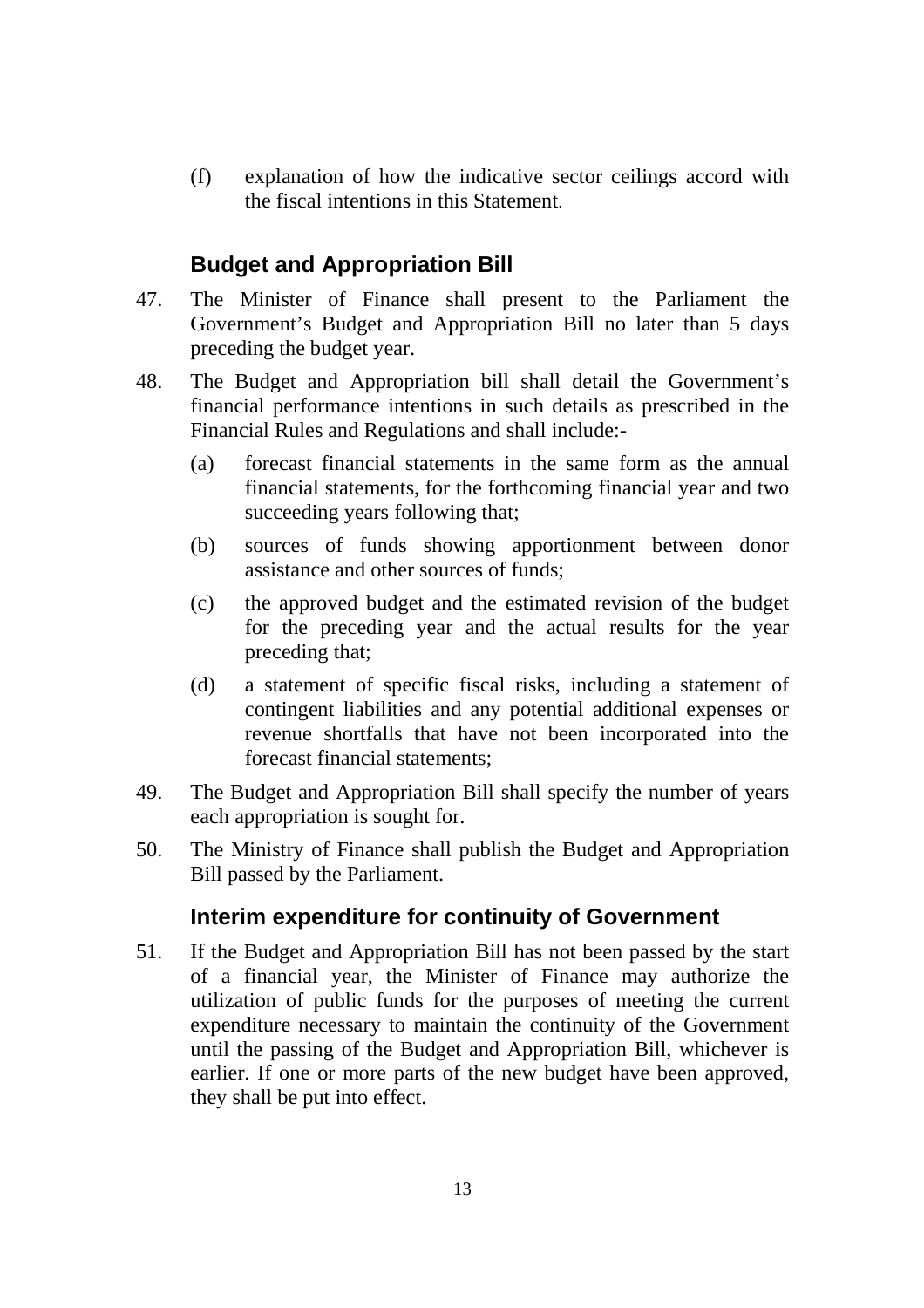- 52. The Minister of Finance shall not authorize an amount under Section 51 that exceeds twenty five percent of the total of all Budget and Appropriation Act in the previous financial year.
- 53. All items of expenditure under the authority of Section 51 shall be treated as a charge against the appropriations for the same or equivalent items within the Budget and Appropriation Bill subsequently passed for the financial year to which such expenditure relates.
- 54. If for any other reason, there is no Minister of Finance in office, then the Prime Minister may assume the responsibilities of the Minister of Finance under this Act or, if no Government has been formed, then the Secretary of the Ministry of Finance may assume such responsibilities.

# **Re-appropriations and technical adjustments**

55. A budgetary body may re-appropriate funds and make technical adjustments based on the Financial Rules and Regulations issued by the Ministry of Finance from time to time.

# **Revision of budget and appropriations**

- 56. The Minister of Finance may present to the Parliament revised Budget and Appropriation Bills, outlining changes in appropriations and resource estimates, with full justifications for the revisions. Such bill shall be introduced to the Parliament at the earliest sitting of Parliament after the last sitting.
- 57. Revisions of the budget and appropriations shall be considered only when circumstances have changed significantly such as
	- (a) shortfalls in revenues and other resources threatening macrofiscal sustainability, or
	- (b) significant changes in costs of approved programmes.
- 58. Budgetary bodies shall not seek supplementary appropriations except when circumstances significantly change, and the Lhengye Zhungtshog has endorsed the change.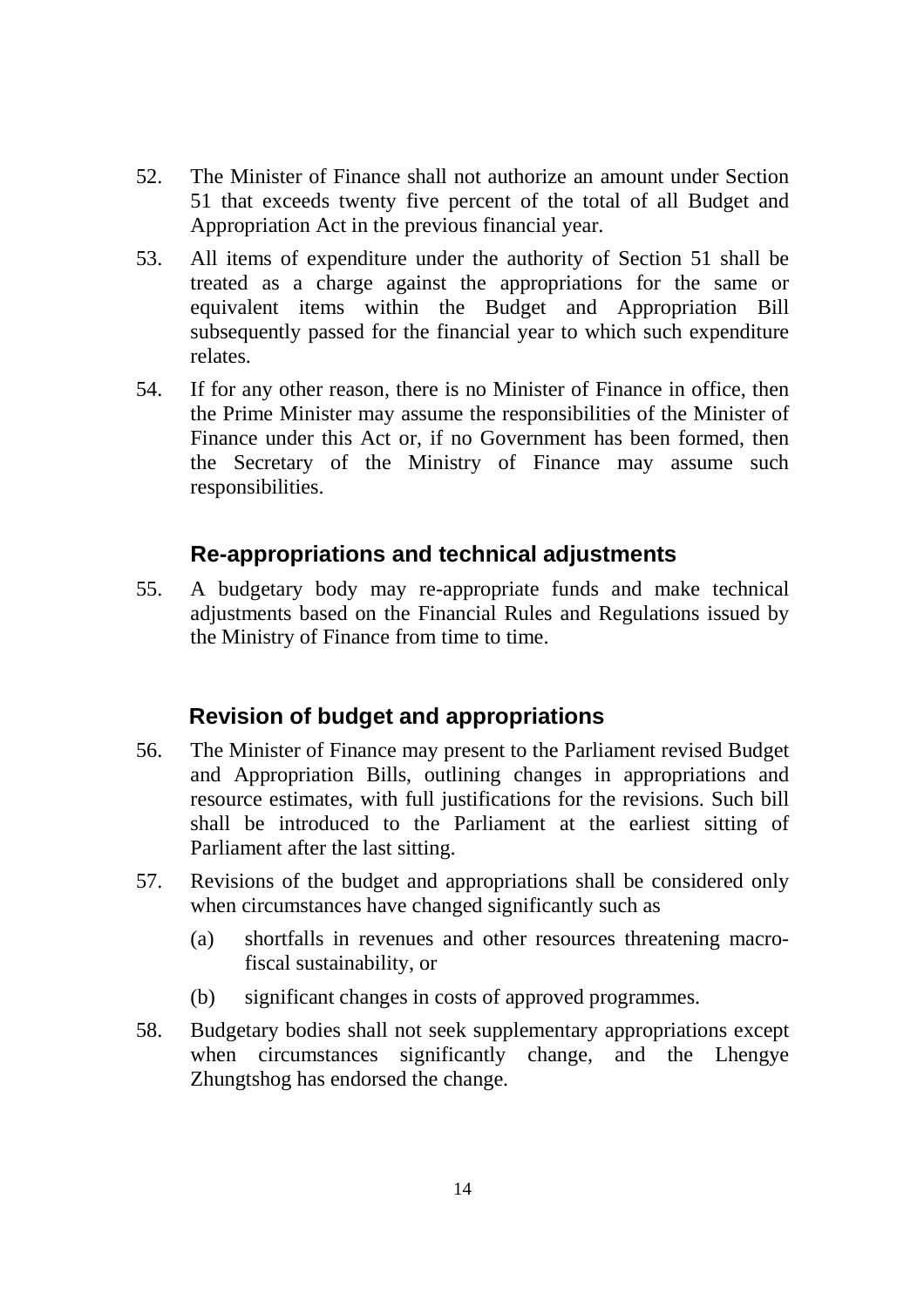- 59. Except for the provisions under Section 66, no budgetary body shall make commitments or shall incur expenditure against supplementary budget proposals in anticipation of the approval of the proposal until the revised Budget and Appropriations Bill has been passed by the Parliament.
- 60. The Minister of Finance may authorize a supplementary appropriation without recourse to the Parliament and on the authority of this Section alone for expenditures that are financed by donors or co-financed jointly with the government for a development project that has all the required Government approvals. Such finance shall be based on agreement between the donors and the government. Such appropriations shall be recorded in the revised Budget and Appropriation Bill.

# **Prohibitions relating to appropriations and public expenditure**

- 61. Budgetary bodies shall expend public money only in accordance with an appropriation under the Budget and Appropriation Act.
- 62. No budgetary body shall carry out activities for which there is no provision in the Budget and Appropriation Act or other lawful authority.
- 63. No budgetary body shall make commitments that have financial implications beyond the limits authorized by the Budget and Appropriation Act.
- 64. The authority of budgetary bodies to consume resources under the Budget and Appropriation Act shall lapse at the end of the financial year to which that Act relates except for multiyear appropriations under Section 49.
- 65. The accounts of all budgetary bodies shall be subject to audit by the Royal Audit Authority as per the Audit Act of Bhutan 2006. The Auditor General shall ensure the confidentiality of the accounts related to security and intelligence.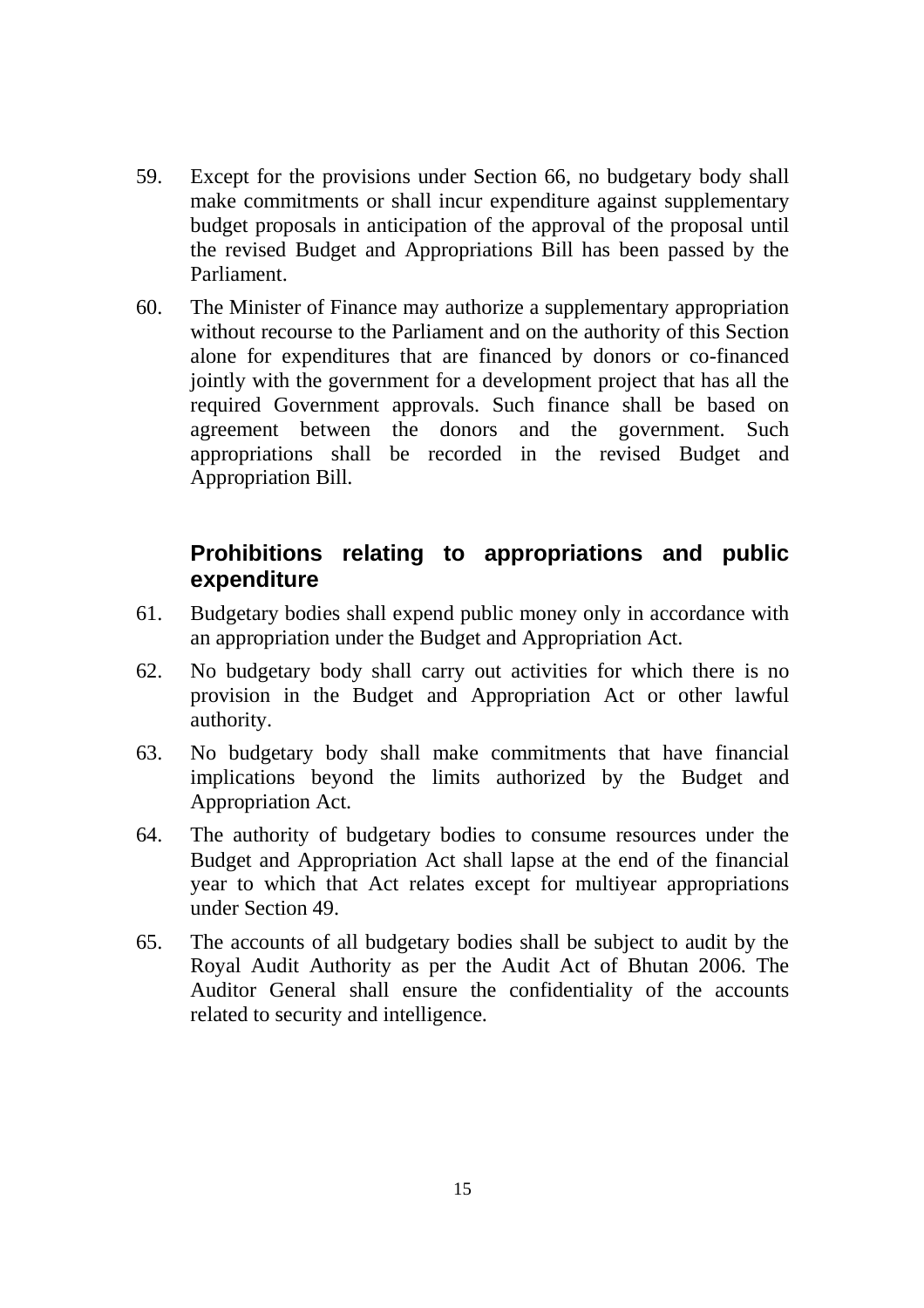# **Authority for emergency expenditures**

- 66. If, due to an emergency or disaster, an urgent need has arisen for expenditure, for which no budget appropriation has been made and which cannot be postponed without detriment to the public interest, the Minister of Finance may authorize the use of public funds to defray expenditure of such exceptional nature without further authority than this Section provided that: -
	- (a) a full report of such expenditure and its impact on the Budget Policy and Fiscal Framework Statement is made to the Parliament for ratification through the revised Budget and Appropriation Bill referred to in Section 57 and
	- (b) the emergency expenditure is included in the Government's Annual Financial Statements.

# **Reporting requirement**

- 67. The Minister of Finance shall produce the Annual Financial Statements as prescribed in the Financial Rules and Regulations and which shall include a statement of responsibility for the reliability and completeness of the financial statements signed by the Minister of Finance and the designated executive officer. The financial statements shall, among others, include the following:
	- (a) statement of the sources and application of funds showing the revenues, expenditures and financing for the financial year;
	- (b) statement of the amounts outstanding at the end of the financial year in respect of public debt;
	- (c) statement of amounts guaranteed by the Government;
	- (d) statement of the amount outstanding at the end of the financial year in respect of loans provided by the Government;
	- (e) a summary statement of arrears of revenue for each revenue head at the end of the financial year;
- 68. It shall not be construed that the annual report including the Annual Financial Statements should include any information that is likely to
	- (a) prejudice the substantial economic interests of Bhutan; or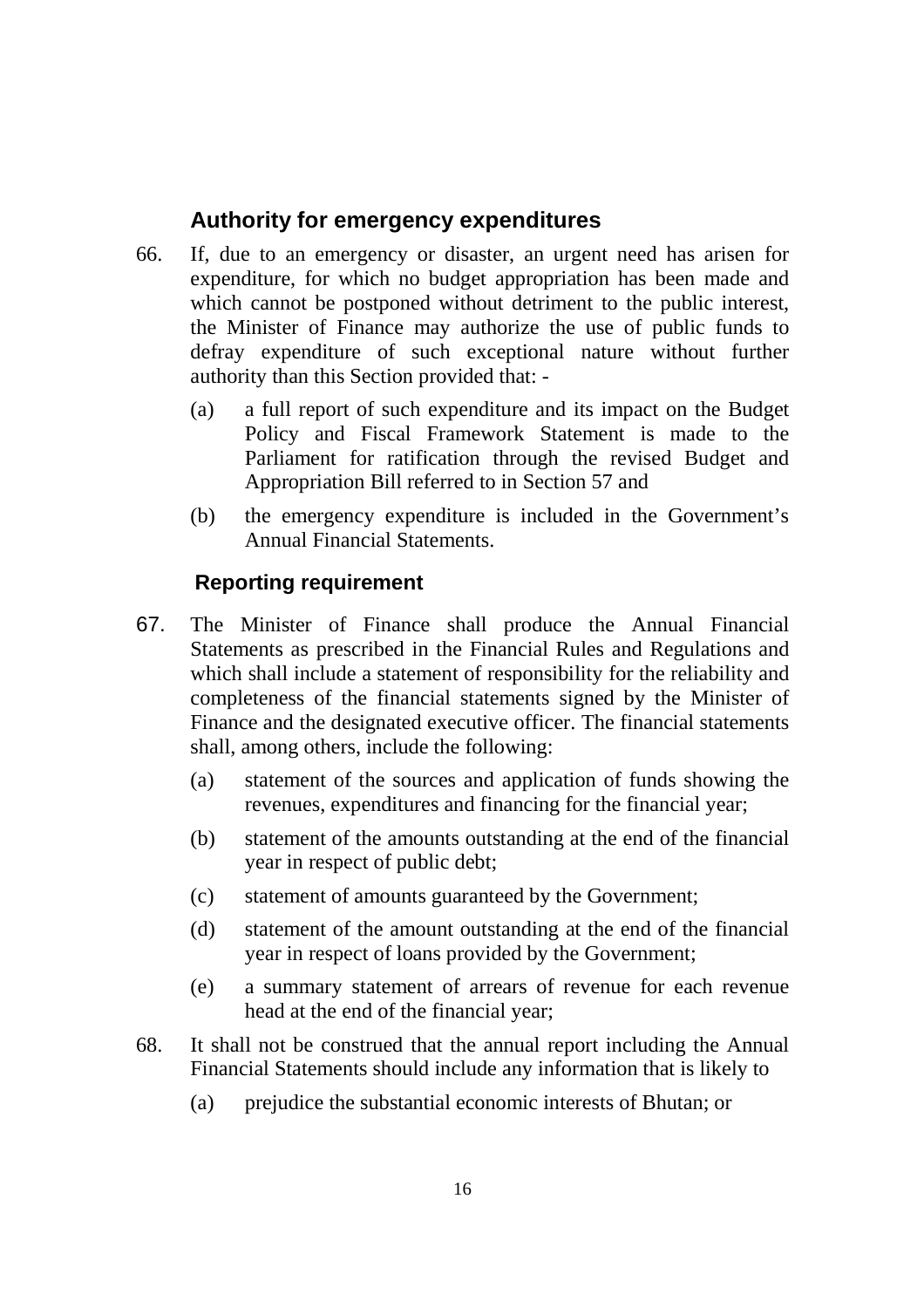- (b) prejudice the security or defence of Bhutan or the international relations of the Government; or
- (c) compromise the Government in a material way in negotiation, litigation, or commercial activity; or
- (e) result in material loss of value to the Government.
- 69. The Minister of Finance shall forward the Annual Financial Statements to the Auditor General not later than six months after the end of the financial year to which they relate.
- 70. The Auditor General shall express an audit opinion within three months of receipt of the Annual Financial Statements of the Government.
- 71. The Ministry of Finance shall publish the Annual Financial Statements and the audit opinion.

# **Reporting requirements for portfolio ministers**

- 72. Each portfolio minister shall present, to the Lhengye Zhungtshog, a half-yearly report against the portfolio performance intentions specified in the Budget, within the period and in the form as prescribed in the Financial Rules and Regulations.
- 73. Within three months of the end of each financial year, each portfolio Minister shall present an Annual Portfolio Report on the actual performance against that specified in the Budget to the Lhengye Zhungtshog. The Report shall include: -
	- (a) a description of the progress achieved against the strategic objectives for the portfolio and the level of achievement;
	- (b) a summary of non-financial and financial performance outcome against the forecast performance in the budget for the portfolio;
	- (c) a description and budget used for the programmes delivered and an explanation of any variance with the programmes specified in the portfolio budget;
	- (d) total revenue generated in the portfolio and an explanation of any variance with the revenue specified in the Budget.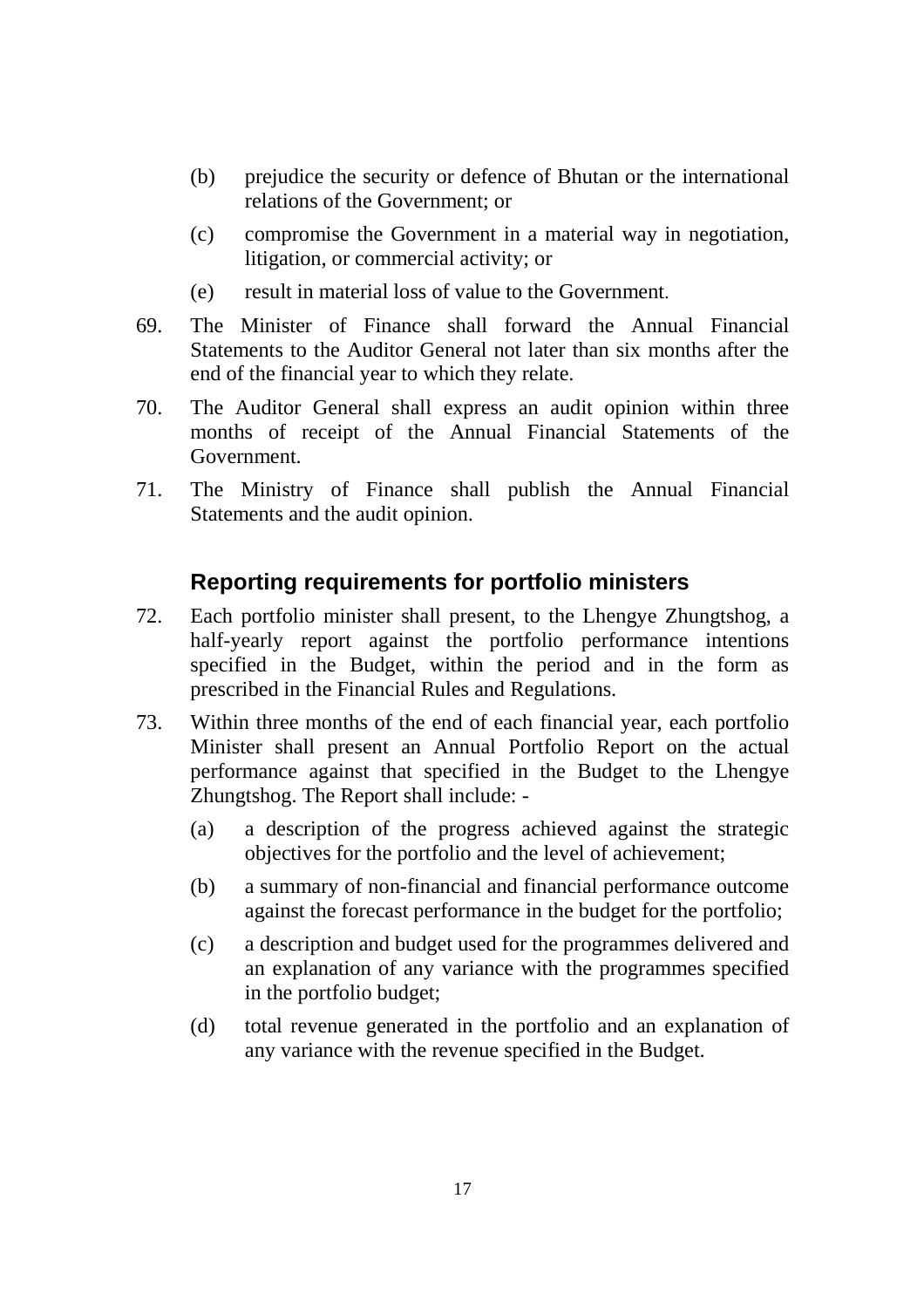# **CHAPTER V**

# **STATE ENTERPRISES**

# **Requirements to form state enterprise**

- 74. The Government may establish a state enterprise to undertake significant commercial activities which
	- (a) are not catered for by the private sector, or
	- (b) are required to be undertaken solely or partly by the Government for reasons of social policy or security; or
	- (c) fall in areas of natural monopoly.
- 75. If a budgetary body manufactures and/or delivers goods and services in a commercial environment, unless there are compelling reasons to do otherwise, the Government shall:-
	- (a) establish a state enterprise to carry out those activities provided the size is large enough in terms of employees or in terms of reach; or
	- (b) transfer those activities to an existing state enterprise.
- 76. The Minister of Finance in consultation with the relevant sector Minister may initiate the establishment of a state enterprise or the transfer of an activity to a state enterprise.
- 77. A state enterprise shall be allowed to diversify and grow to an optimum size.
- 78. The Government shall regulate the prices of goods and services produced by state enterprises which are monopolies.
- 79. A state enterprise may be dissolved or privatised by divesting the Government's shares once there are enough manufacturers and providers of the same goods and services in the market.

# **Objective of a state enterprise**

80. The primary objective of a state enterprise shall be to operate as a successful business. A state enterprise shall endeavour to earn a similar return on capital over the medium term as that earned by comparable businesses not owned by the Government.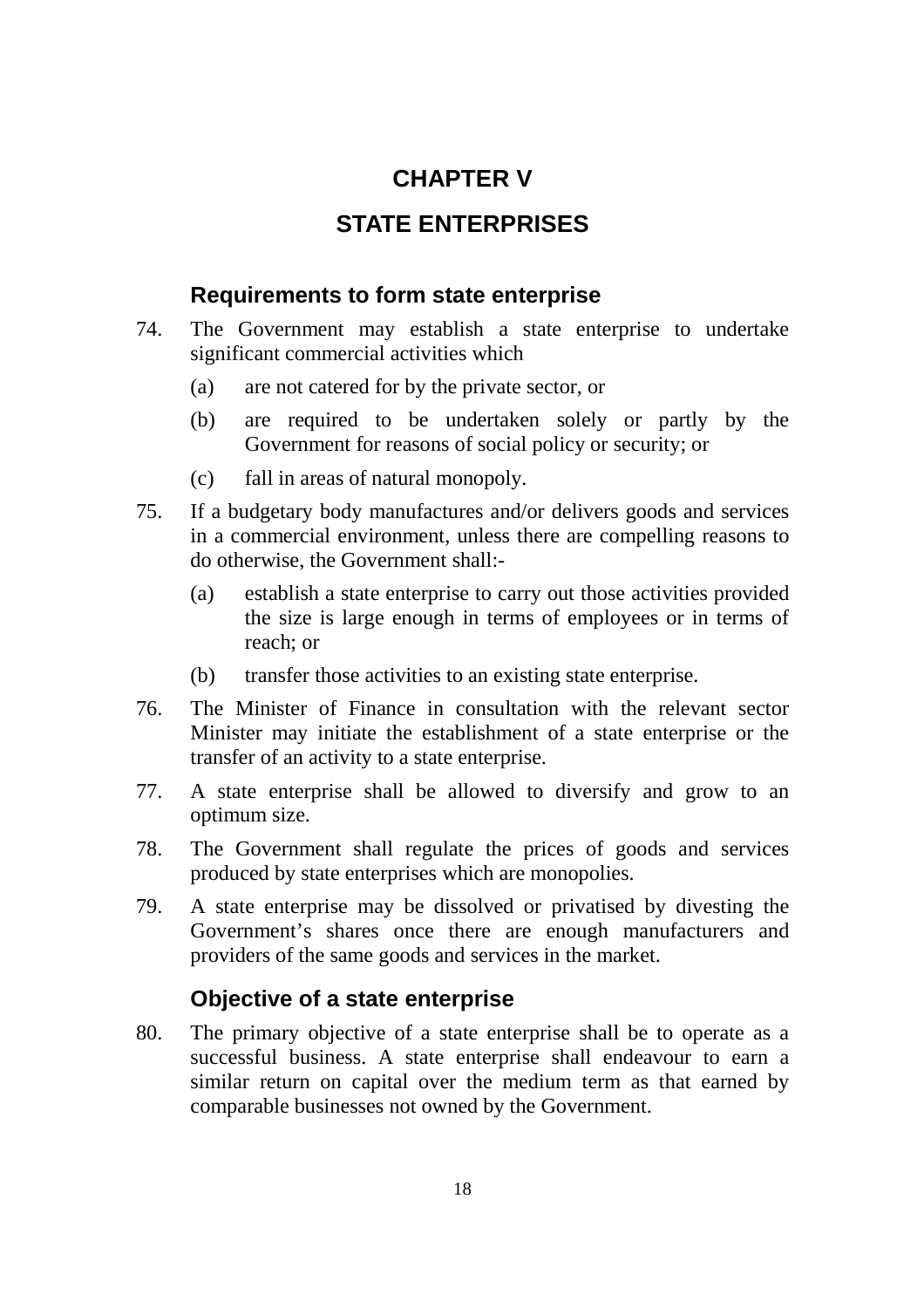81. Notwithstanding the provisions of Section 80, a state enterprise may also be provided with social mandates to produce and/or deliver goods and services, which may not be profitable.

# **Shareholder responsibilities for state enterprises**

- 82. The Government's shares in a state enterprise shall be held by the Minister of Finance.
- 83. The Minister of Finance shall be primarily responsible for monitoring and reporting the performance of the state enterprises as a whole.
- 84. The Minister of Finance shall be prohibited from being involved in the governance or day-to-day management decisions of the state enterprise.
- 85. Shares in a state enterprise may not be disposed off without the express written approval of the Lhengye Zhungtshog.

# **Portfolio minister's responsibilities**

- 86. The Portfolio Minister shall be responsible for monitoring and reporting the performance of the assigned state enterprises.
- 87. The Portfolio Minister shall be prohibited from being involved in the governance or day-to-day management decisions of the state enterprise.

# **Board of a state enterprise**

- 88. The governing body of a state enterprise shall be a Board of Directors. The responsibilities of the Board of Directors shall be as specified in the Companies Act of the Kingdom of Bhutan, 2000.
- 89. The Minister of Finance and portfolio Minister shall nominate a list of names to the Lhengye Zhungtshog, who shall then name the directors on the basis of merit.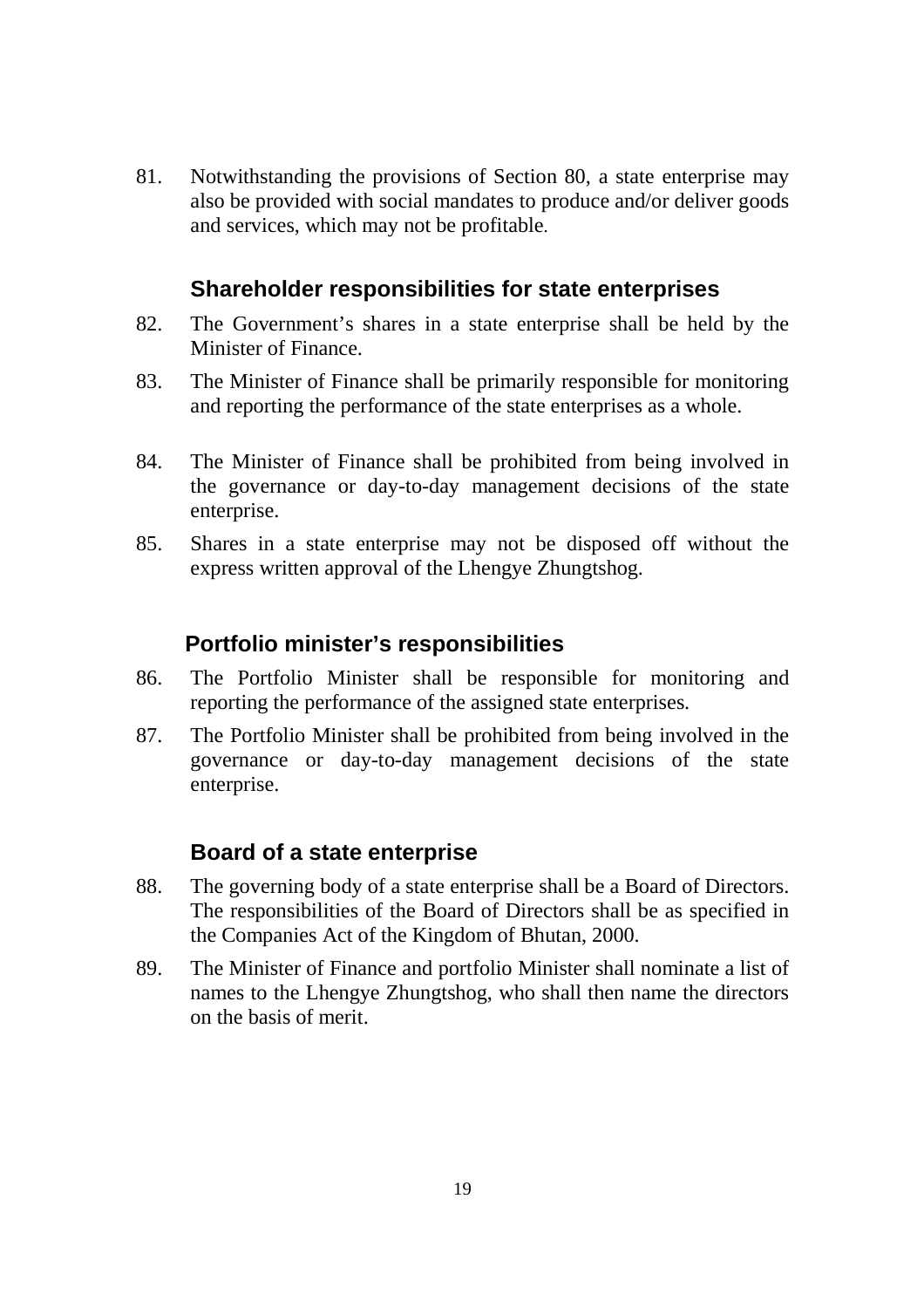# **Chief executive of a state enterprise**

- 90. The Board shall appoint the chief executive as per the Companies Act of the Kingdom of Bhutan, 2000 who shall be responsible for managing the state enterprise.
- 91. The Chairman of the Board of a state enterprise on behalf of the Board shall review the performance of the chief executive and report to the Lhengye Zhungtshog within six months of the end of each financial year. Such report shall be in the form and manner prescribed by the Ministry of Finance.

# **General responsibilities of state enterprises**

- 92. The chief executive of a state enterprise shall ensure that the state enterprise has and maintains:
	- (a) an effective, efficient and transparent systems of financial and risk management and internal control;
	- (b) a system of internal audit under the control and direction of an audit committee;
	- (c) an appropriate procurement system which is competitive, transparent and cost-effective;
	- (d) a system of properly evaluating all major capital projects prior to final decision;
	- (e) a system of costing for pricing decisions and marketing.

# **Reporting by a state enterprise**

- 93. A state enterprise shall prepare an annual report including the audited financial statements in accordance with the provisions of the Companies Act of the Kingdom of Bhutan, 2000.
- 94. The Minister of Finance shall present the annual report of State Enterprises as a whole to the Parliament. Such report shall contain, among others, particulars of any:
	- (a) material loss, any unauthorised expenditure, irregular expenditure and fruitless and wasteful expenditure that occurred if any during the year;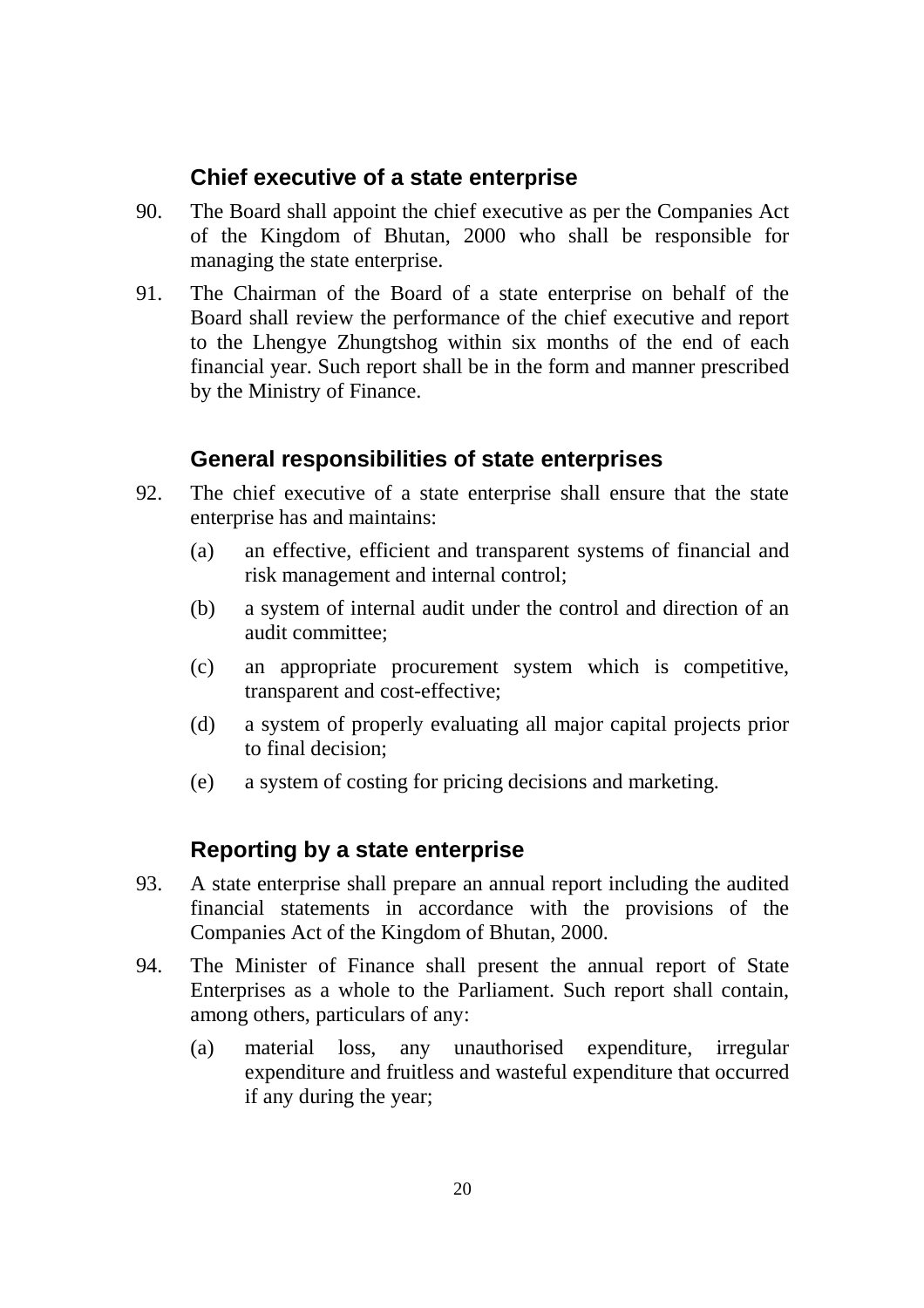- (b) disciplinary steps taken as a result of losses mentioned in (a) above;
- (c) material losses recovered or written off; and
- (d) other matters that may be prescribed by the Ministry of Finance.
- 95. Nothing in this Act shall be construed as requiring the inclusion of any information in any Statement of Intent or Annual Report including the financial statements that would be likely to prejudice the commercial position of the state enterprise.
- 96. The accounts of state enterprises shall be audited by the Royal Audit Authority as per the Audit Act of Bhutan 2006.

# **State enterprise borrowing**

97. Notwithstanding the Companies Act of the Kingdom of Bhutan 2000, a state enterprise shall not borrow or create any other actual or contingent liability without the express approval in writing of the Minister of Finance.

#### **Companies with Government as minority shareholder**

98. Section 89 shall apply in respect of nominations of Government directors on the Boards of Companies in which the Government is a minority shareholder.

# **CHAPTER VI**

# **FINANCIAL MANAGEMENT REQUIREMENTS**

# **Application of this Act to management and control of public finances**

99. Any expenditure of public money, or dealing in Government assets, or liabilities incurred by and for the Government, irrespective of the source of funding, shall be subject to the financial management and control requirements prescribed in the Financial Rules and Regulations.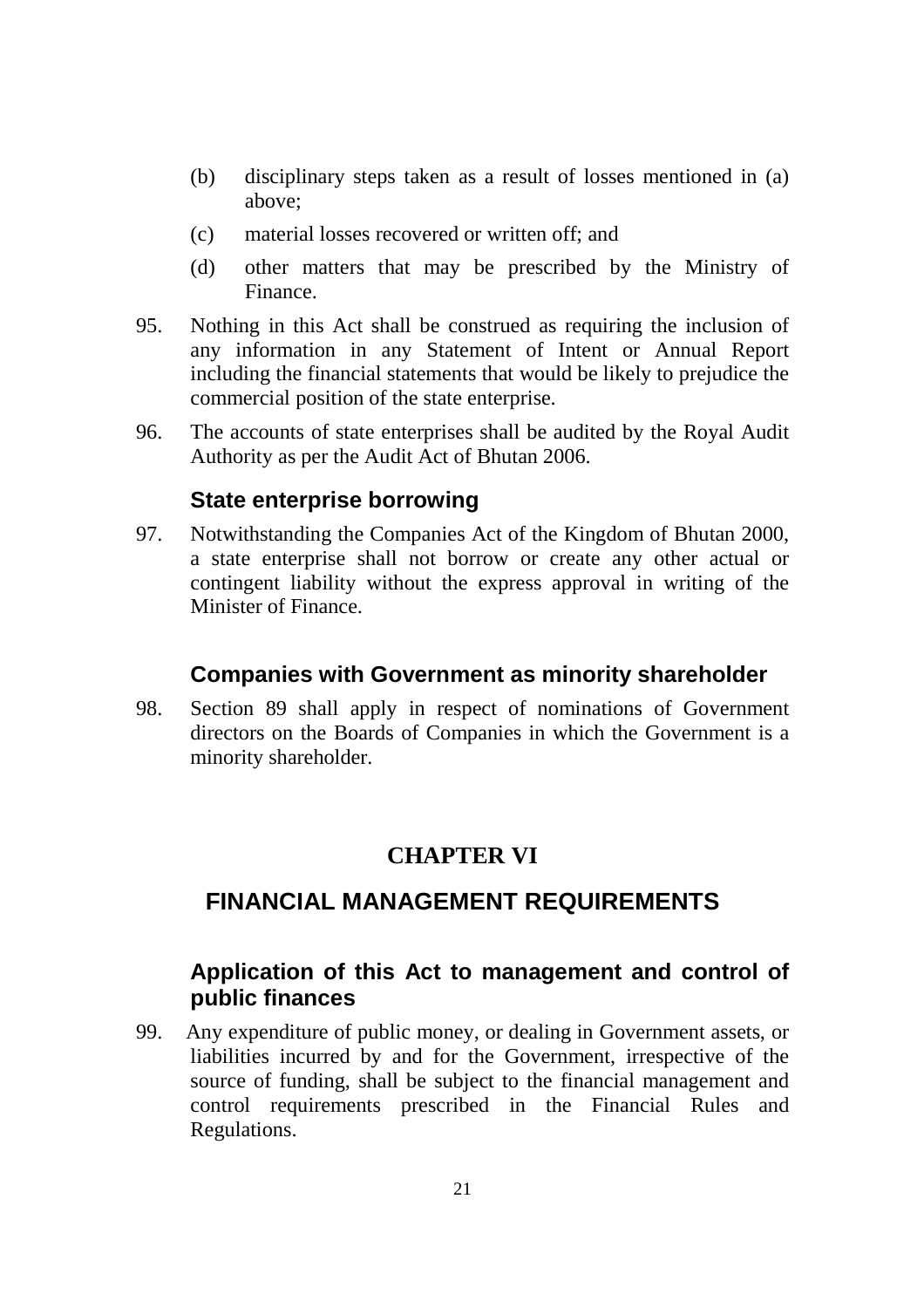100. Any expenditure of state enterprises shall be subject to the financial management and control requirements prescribed in the financial rules and regulations of the respective state enterprises having due regard to economy and efficiency.

# **Accounting treatment of externally financed activities**

- 101. The Ministry of Finance, on behalf of the Government, shall receive all grants and loans made to budgetary bodies by a foreign government or any other body or person.
- 102. The Ministry of Finance shall ensure that activities financed by assistance from donors (cash and kind) shall be accounted for in accordance with laws, rules and regulations in force.
- 103. The Minister of Finance may grant an exemption from the requirements of Section 102 if such exemption is required in the public interest.

#### **Issuance of instructions**

- 104. Without limiting the powers of the Ministry of Finance under Section 24, the Ministry of Finance may issues rules, manuals, directives, instructions or notifications on the specific matters as follows:
	- (a) any matter that must be prescribed in terms of this Act;
	- (b) the handling of, and control over, money and property;
	- (c) recovery of losses and damages and procedures for recovery;
	- (d) the writing-off of losses of money or assets or amounts owed to the state;
	- (e) gifts or donations by or to the State;
	- (f) the determination of any scales of fees, other charges or rates;
	- (g) financial management and internal control;
	- (h) channelling of resources received from donors, from extrabudgetary funds and non-budgetary bodies;
	- (i) procurement system which is equitable, transparent, competitive and cost-effective;
	- (j) internal audit functions; and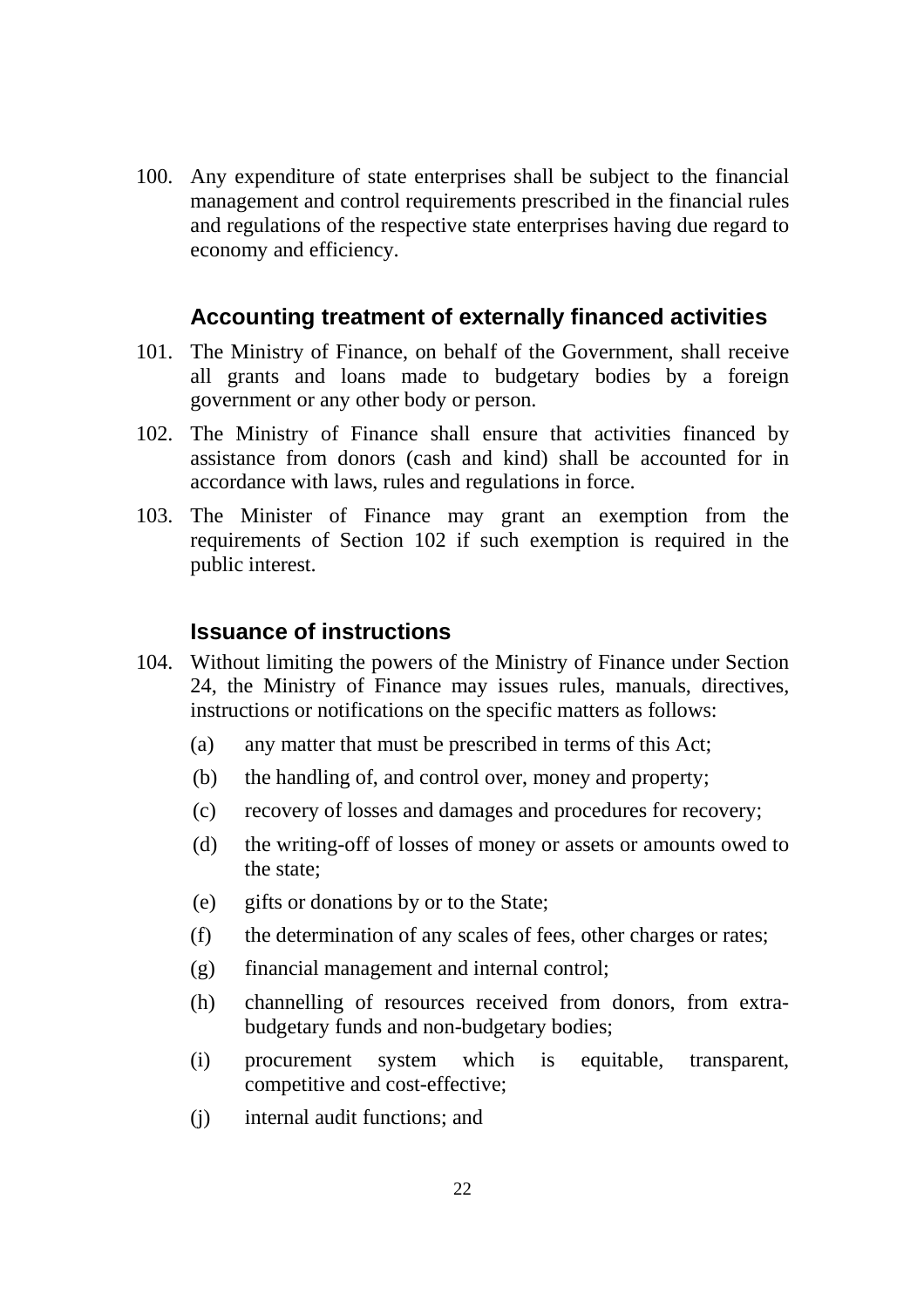- (k) any other matter that may facilitate the application of this Act.
- 105. The Ministry of Finance may on good grounds approve a departure from a Ministry of Finance regulation or instruction or any condition imposed in terms of this Act and shall promptly inform the Auditor General in writing when it does so.

# **Government's main funds and related bank accounts**

- 106. The Royal Monetary Authority shall be the Government depository for the purposes of the budgetary operations of the Government.
- 107. There shall be a principal account of the Government known as the "Consolidated Fund". All fund releases shall be made from this Account.
- 108. The Government shall maintain the Consolidated Fund account with the Royal Monetary Authority.
- 109. The following shall be the subsidiary bank accounts of the Government
	- (a) Government Revenue Account;
	- (b) Government Budget Fund Account;
	- (c) Government Non-revenue Receipts and Deposits Account.
- 110. Money shall be deposited into the accounts mentioned in Section 109 as follows:
	- (a) All money of revenue nature shall be deposited in to the Government Revenue Account. Refunds of any tax or levy or any other refunds approved by the Ministry of Finance shall be made from this Account.
	- (b) All money received as grants, borrowings, recoveries of loan principals and other receipts shall be deposited in the Government Budget Fund Account. Refunds of unutilized grants to the respective donors shall be made from this Account.
	- (c) All money received by any budgetary body as advance or reimbursement from other budgetary bodies shall be deposited in the Government Non-revenue Receipts and Deposits Account.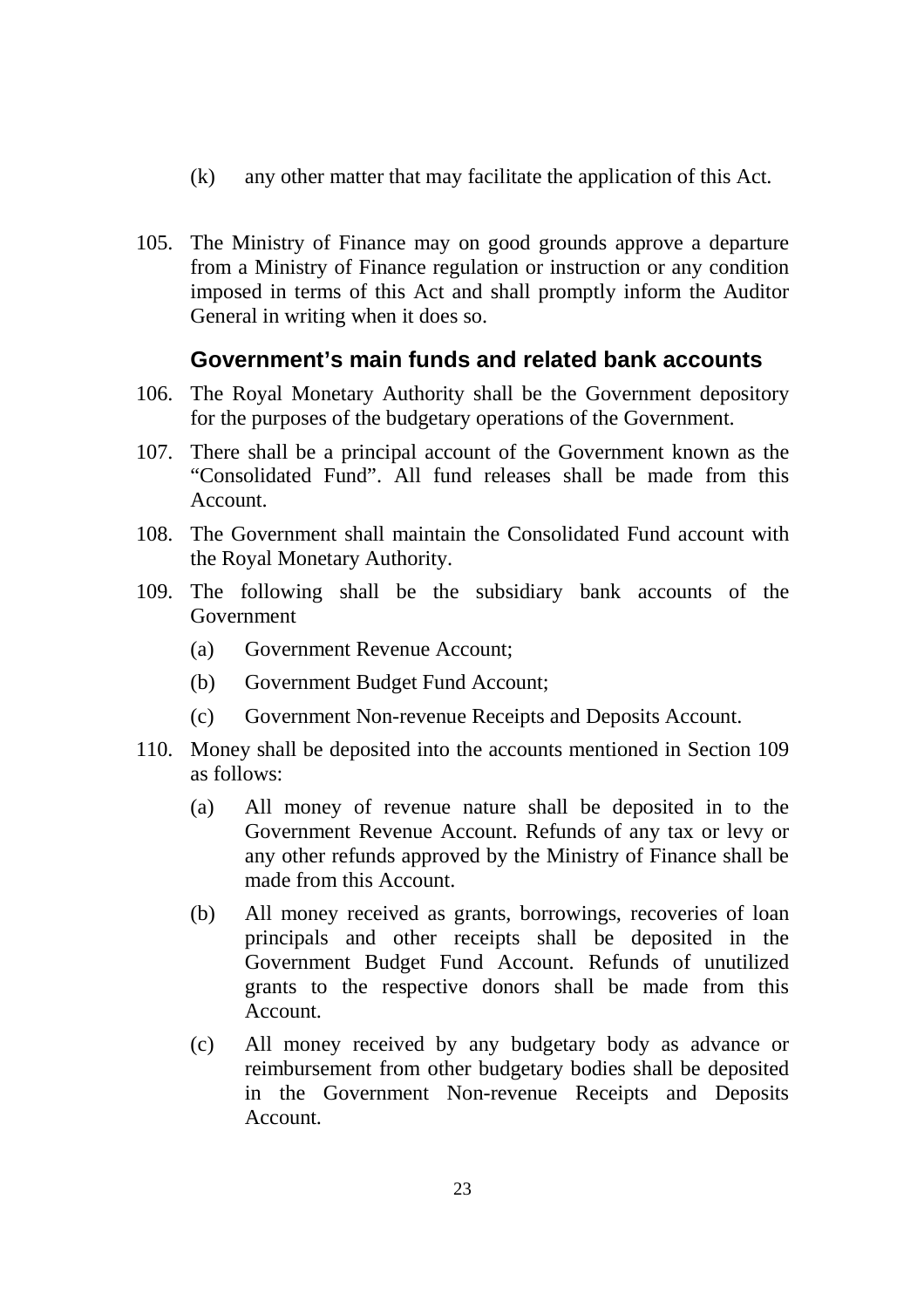111. The net balances of the subsidiary bank accounts as given in Section 109 shall be transferred to the Consolidated Fund account on a daily basis.

#### **Release of funds**

- 112. No release of public money from Government Accounts shall be made except with the authorization of the Minister of Finance.
- 113. The Ministry of Finance shall not release moneys unless:-
	- (a) an expenditure has been authorized for the financial year by:
		- (i) a Budget and Appropriation Act; or
		- (ii) a Supplementary Appropriation Act; or
		- (iii) any other provision of this Act that authorizes the issuance of warrants.
	- (b) money is required for the purpose of repaying any amounts that are received in error into Consolidated Fund account.
- 114. The Ministry of Finance shall set and meet reasonable time frames for the release of funds.
- 115. The Ministry of Finance may withhold releases of funds based on the conditions provided in the Financial Rules and Regulations.

#### **Banking requirements**

- 116. The Ministry of Finance shall be the sole authority for authorizing bank accounts for all budgetary bodies.
- 117. The Ministry of Finance on behalf of the Government shall have stewardship of all money in all the bank accounts of budgetary bodies.
- 118. The Ministry of Finance may authorize the opening and operation of bank accounts in countries other than Bhutan for the functions of government.
- 119. The Ministry of Finance and the Royal Monetary Authority shall appoint agent banks and make such arrangements with them as are necessary for management of budgetary operations.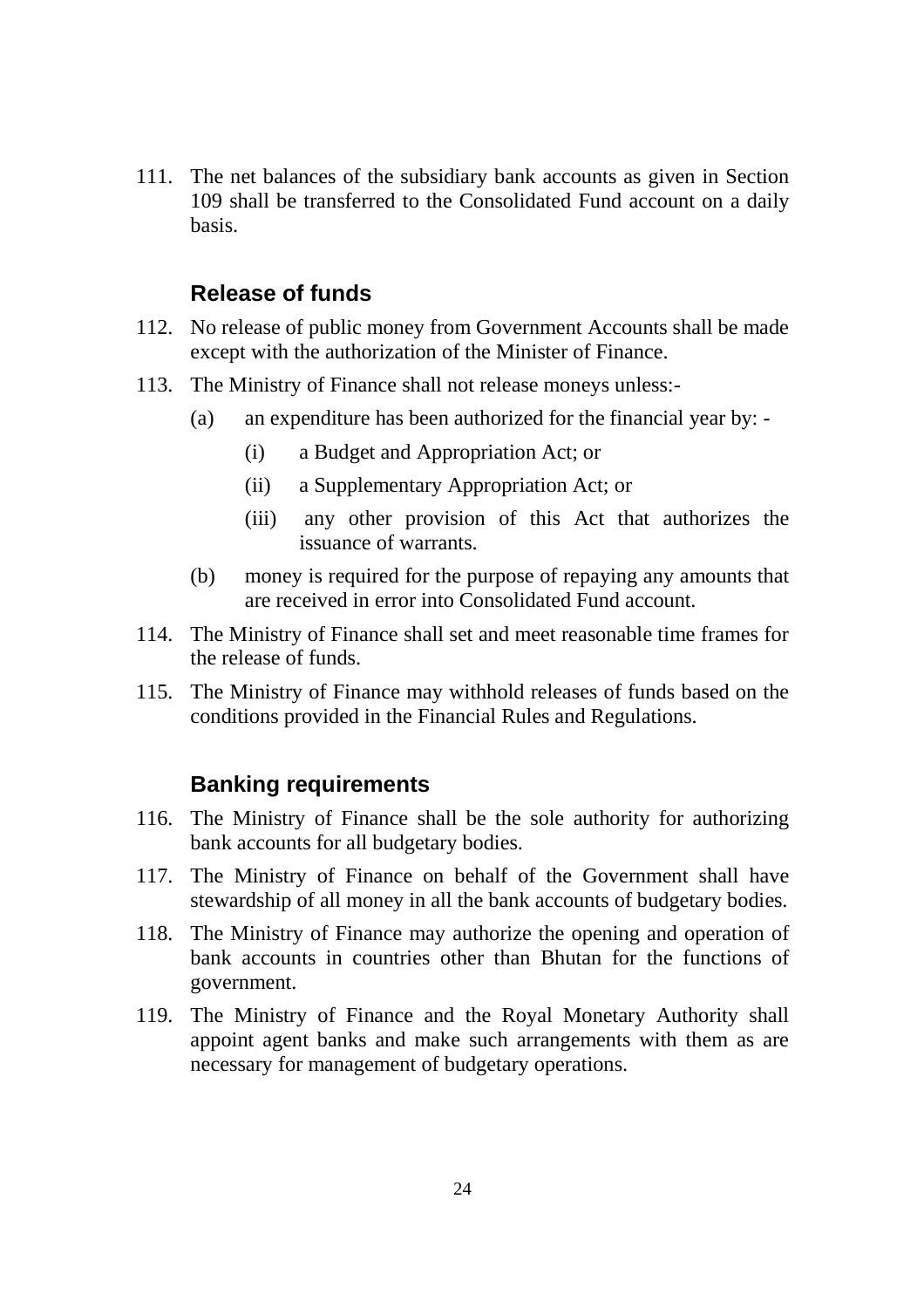120. Where separate bank accounts are required to be maintained either in Ngultrums or in foreign currencies by virtue of specific provisions in agreements with donors or others, the Ministry of Finance may authorize such accounts to be held outside the Consolidated Fund account.

# **Accounting, accounting policies, controls and standards**

- 121. The accounts for all receipts and payments including receipts and payments in other currencies shall be maintained in Ngultrums. Memorandum records shall also be maintained for transactions in other currencies.
- 122. All budgetary bodies shall base the accounting records on the accounting standards prescribed by the Ministry of Finance.
- 123. There shall be an executive officer designated by the Ministry of Finance for the following responsibilities:
	- (a) development of the public sector accounting profession including the promotion of high standards;
	- (b) issuing government accounting standards;
	- (c) promotion of good financial and other management practices throughout the public sector;
	- (d) administration of the internal audit service.

# **CHAPTER VII**

# **BORROWINGS,GUARANTEES, SECURITIES AND INVESTMENT**

# **Loans**

124. Loans may be raised by the Government only in accordance with the provisions of this Act.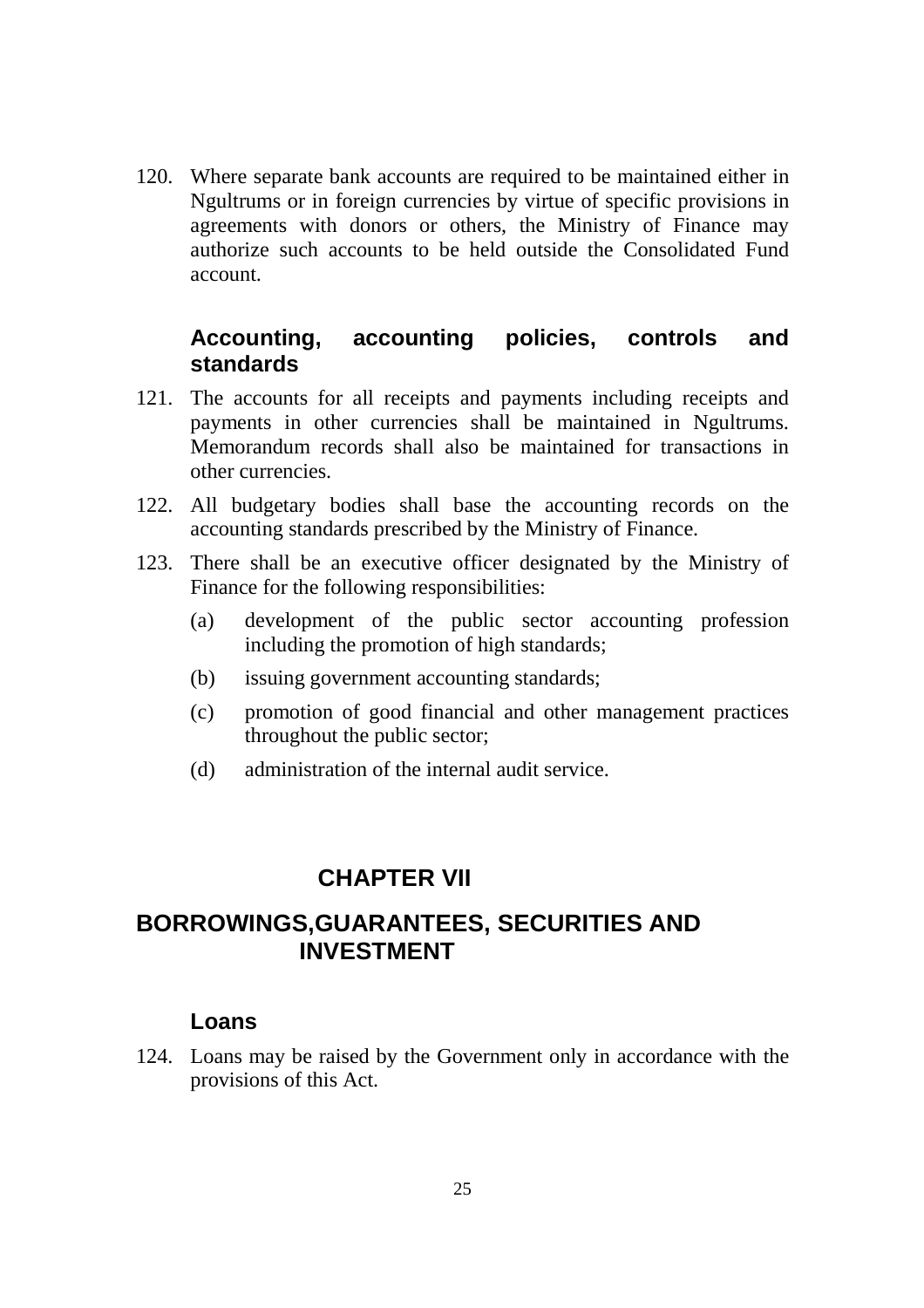- 125. The Minister of Finance may raise a loan from any person, organization, or Government, either within or outside Bhutan.
- 126. The Minister of Finance may borrow money for the following purposes only:
	- (a) to finance budget deficits;
	- (b) to refinance maturing debt or a loan paid before the redemption date;
	- (c) to maintain credit balances in the bank accounts;
	- (d) or any other purpose approved by the Parliament by special resolution.
- 127. The authority of the Minister of Finance to raise loans under Section 125 shall include the authority to borrow money by way of the issue of public securities such as bills, bonds or commercial paper.
- 128. For the purpose of this Act, the raising of a loan shall not include the purchase of goods or services or the obtaining of an advance by the Government through the use of a credit card or by a supplier providing credit for the purchase of goods or services.

# **Borrowings by state enterprises and local authorities**

- 129. State enterprises shall obtain the approval of the Minister of Finance for their intended programme of borrowing, re-financing and repayment of loans and for changes thereto.
- 130. The approval of the Minister of Finance to any programme of borrowing, refinancing and repayment by a State Enterprise shall not imply in any way the existence of a government guarantee for such borrowing.
- 131. Local authorities may borrow only from the Ministry of Finance. In the case of commercially viable local authority enterprises, local authorities may borrow from financial institutions subject to the approval of the Ministry of Finance.

#### **Guarantees**

132. The Minister of Finance may give a guarantee, indemnity, or security upon such terms and conditions as may be appropriate, in respect of the performance of any obligation by a budgetary body, a state enterprise, or organization.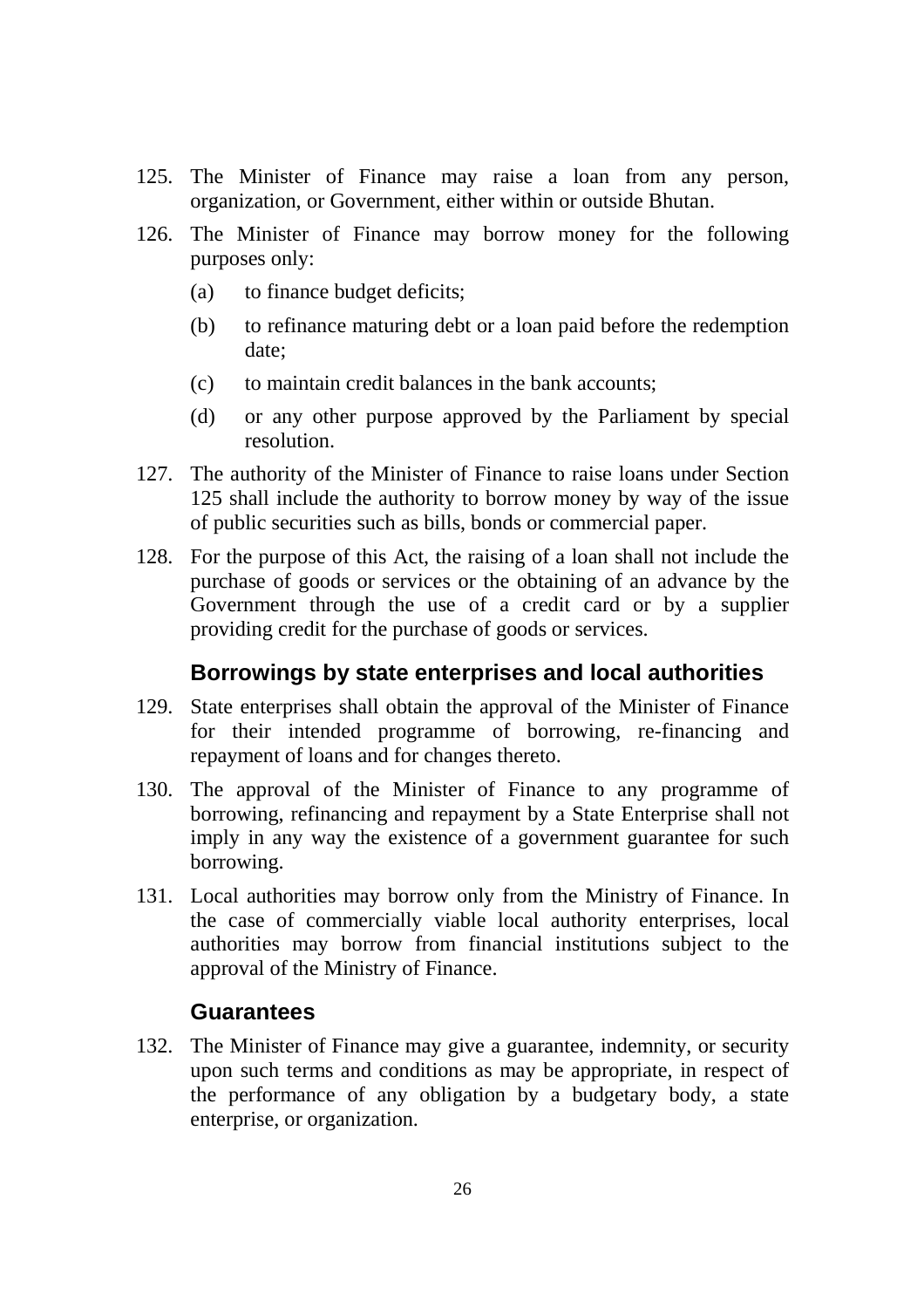- 133. Any money paid by the Minister of Finance pursuant to any guarantee, indemnity, or security given under this Section or any other Act shall constitute a debt due to the Government from the organization in respect of whom the guarantee, indemnity, or security was given.
- 134. Subject to the terms of the instrument authorizing the guarantee, indemnity or security, the debt as specified in Section 133 shall be recovered over such period of time, and on such terms and conditions, as the Ministry of Finance specifies.

# **Payments for debts, indemnities, guarantees and securities**

- 135. The Minister of Finance may without further appropriation other than this Section authorise the payment of money payable in respect of any: -
	- (a) loan to the Government;
	- (b) public security; or
	- (c) liability under an explicit written instrument of guarantee or indemnity.

#### **Investments**

- 136. The Ministry of Finance may, without further appropriation other than this Section, invest, for such periods and on such terms and conditions as it deems fit, any surplus monies. Such investment shall be: -
	- (a) on deposit with any reputable bank;
	- (b) in public securities; or
	- (c) in such other securities as the Minister of Finance may from time to time approve for the purpose.
- 137. All interest received from investments and all money received from the sale or conversion of securities shall be paid into the Consolidated Fund account.
- 138. The Ministry of Finance may incur all costs, charges, or expenses in connection with negotiating, placing, managing, servicing, or converting any investment entered into in accordance with Section 136 without further appropriation and such costs, charges or expenses may be paid from the Consolidated Fund account.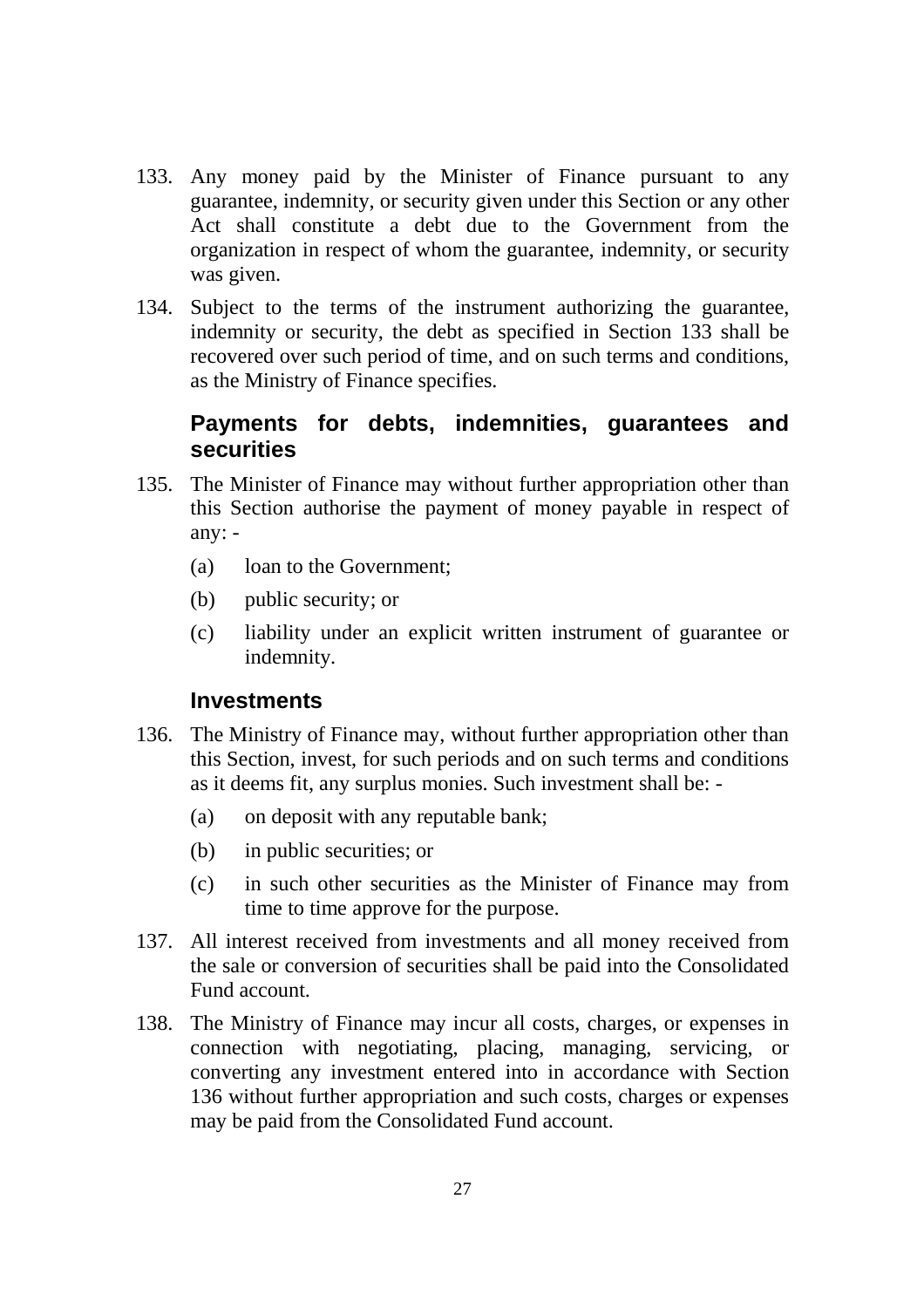# **CHAPTER VIII**

# **ESCROW MONIES**

# **Definition**

- 139. The following money shall be deemed to be escrow money:
	- (a) money that is deposited with the Government pending the completion of a transaction or dispute and which may become repayable to the depositor or payable to the Government or any other person;
	- (b) all money that is paid into a court of law for possible repayment to the litigant or a third party, by virtue of any Act, rule, or authority whatsoever;
	- (c) all money that is paid to the Government in trust for any purpose;
	- (d) money that belongs to or is due to any person and is collected by the Government pursuant to any agreement between the Government and that person;
	- (e) unclaimed money that is due to or belongs to any person and is deposited with the Government.
- 140. All escrow money held by the Government shall be accounted for separately from public money.
- 141. The Ministry of Finance, having responsibility over all escrow money, may appoint a Government entity or any agent to manage some or all of it on such terms and conditions as the Ministry of Finance may determine from time to time.

# **Bank accounts for escrow money**

- 142. All escrow money shall be lodged in Bank Account or Accounts known as Escrow Bank Accounts, to be operated and maintained by the Ministry of Finance or any agent appointed by the Ministry of Finance.
- 143. The Minister of Finance or the Ministry of Finance may give directions as to any terms and conditions under which an escrow money bank account may be operated.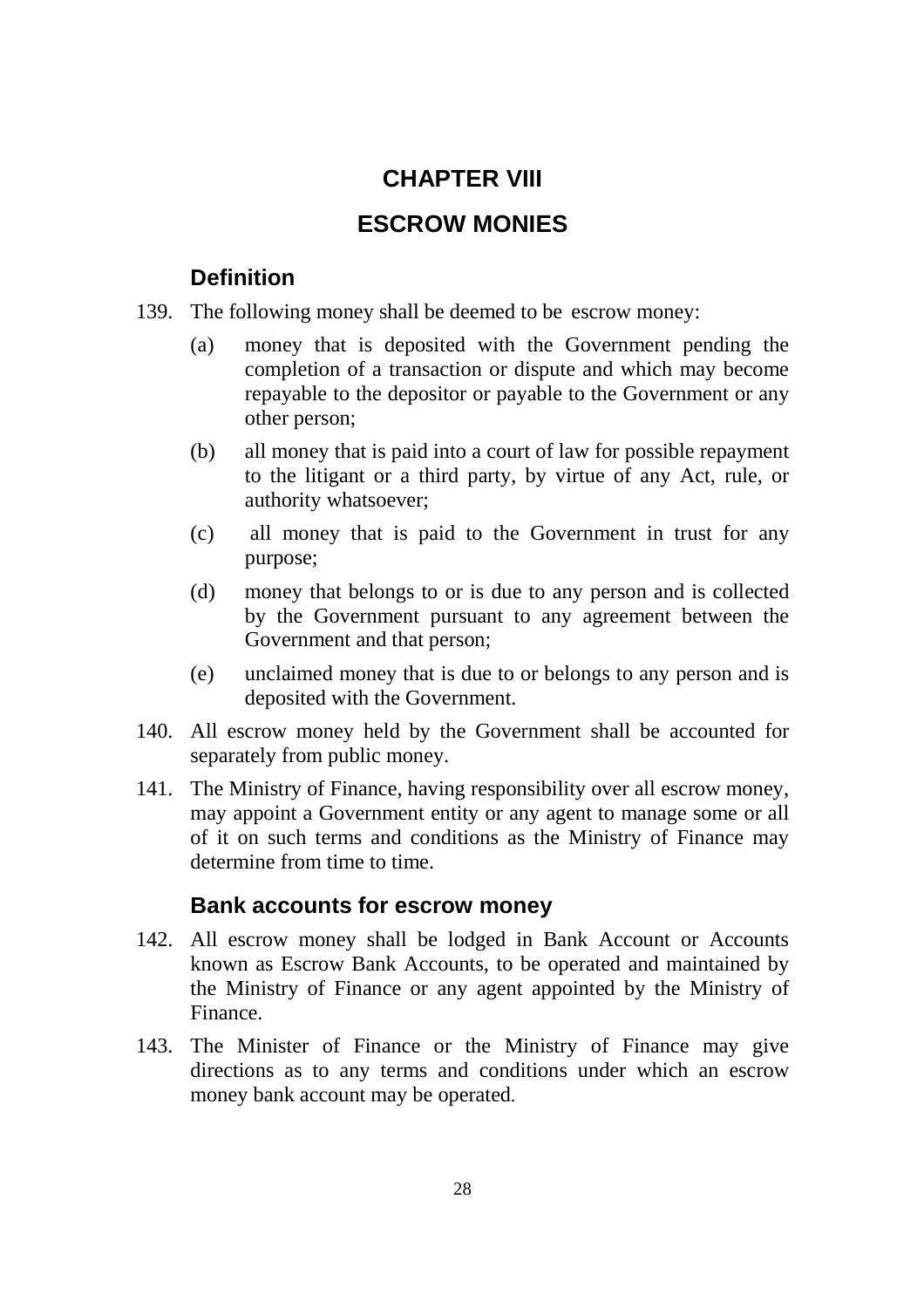# **Investment of escrow money**

- 144. The Ministry of Finance or any agent appointed by the Ministry of Finance for the purpose may from time to time invest any escrow money held by the Government for such periods and on such terms and conditions as it deems fit,
	- (a) on deposit with any bank in Bhutan or any bank outside Bhutan approved by the Minister of Finance for the purpose; or
	- (b) in public securities; or
	- (c) in such other securities as the Minister of Finance may from time to time approve for the purpose.
- 145. All proceeds of the investments and all money received from any sale or conversion of securities shall be deemed to be escrow money.
- 146. No person shall have any right of action against the Government or any agent of the Government in respect of any investment or noninvestment of any money to which this Section relates.

# **Unclaimed escrow money**

- 147. Any escrow money that is unclaimed for a period of 3 years (or such longer period as the Minister of Finance directs) after having become repayable to the depositor or payable to any other person entitled thereto, shall, together with interest (if any) added thereto, be deemed to be public money and shall be transferred to the Consolidated Fund account.
- 148. If any person claims any escrow money which has been deemed to be public money under this Section, and establishes a claim to the satisfaction of the Minister of Finance, the money shall be paid to that person out of the Consolidated Fund account without further appropriation than this Section.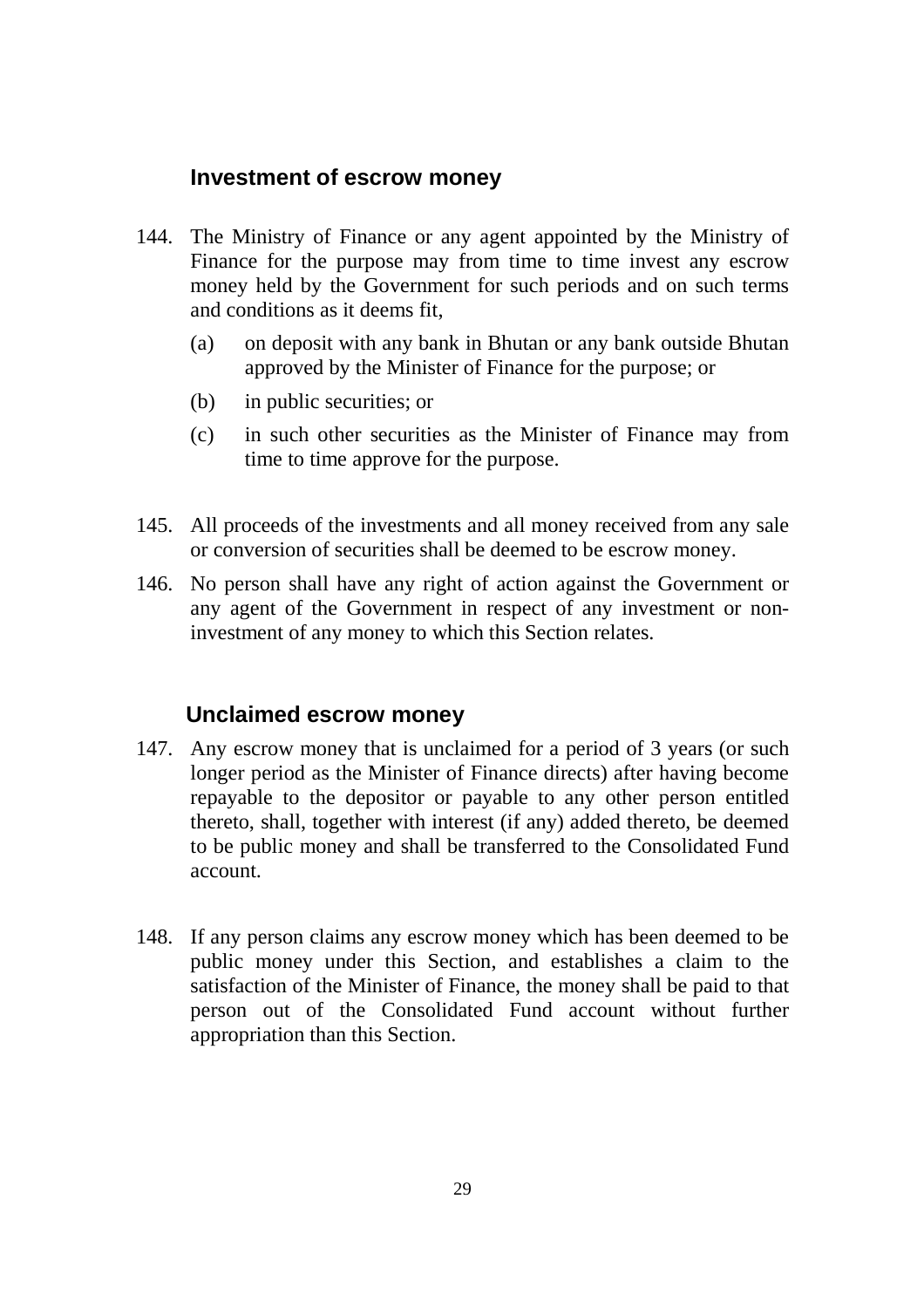# **CHAPTER IX GOVERNMENT NON-BUDGETARY FUNDS**

# **Government Trust Funds**

#### **Establishment**

- 149. The Government may set aside stock of monies, securities or real property and hold in trust. Such funds shall be known as Government Trust Funds.
- 150. Government trust funds may be established for designated purposes as deemed necessary by the Government to ensure uninterrupted funding for certain essential programmes.
- 151. The number of such trust funds shall be kept to a minimum.
- 152. Government trust funds shall be governed strictly by their constitutions or deeds issued by the Lhengye Zhungtshog.

#### **Capital**

- 153. The capital of Government trust funds shall be constituted by contributions from the Government and/or various donors.
- 154. Government trust funds may also borrow funds to constitute whole or part of its capital.

#### **Management**

- 155. Government trust funds shall be managed by a Board of Directors.
- 156. The Minister of Finance and portfolio Minister shall nominate a list of names to the Lhengye Zhungtshog, which shall then name the directors on the basis of merit.
- 157. The terms and conditions of the Board members shall be as specified in the respective constitutions.
- 158. The Minister of Finance and the portfolio Minister, on behalf of the Government, shall assess the performance of the Government trust fund board within three months of the end of each financial year.
- 159. The Board shall be responsible, among others, for:
	- (a) setting investment policy guidelines for the trust fund;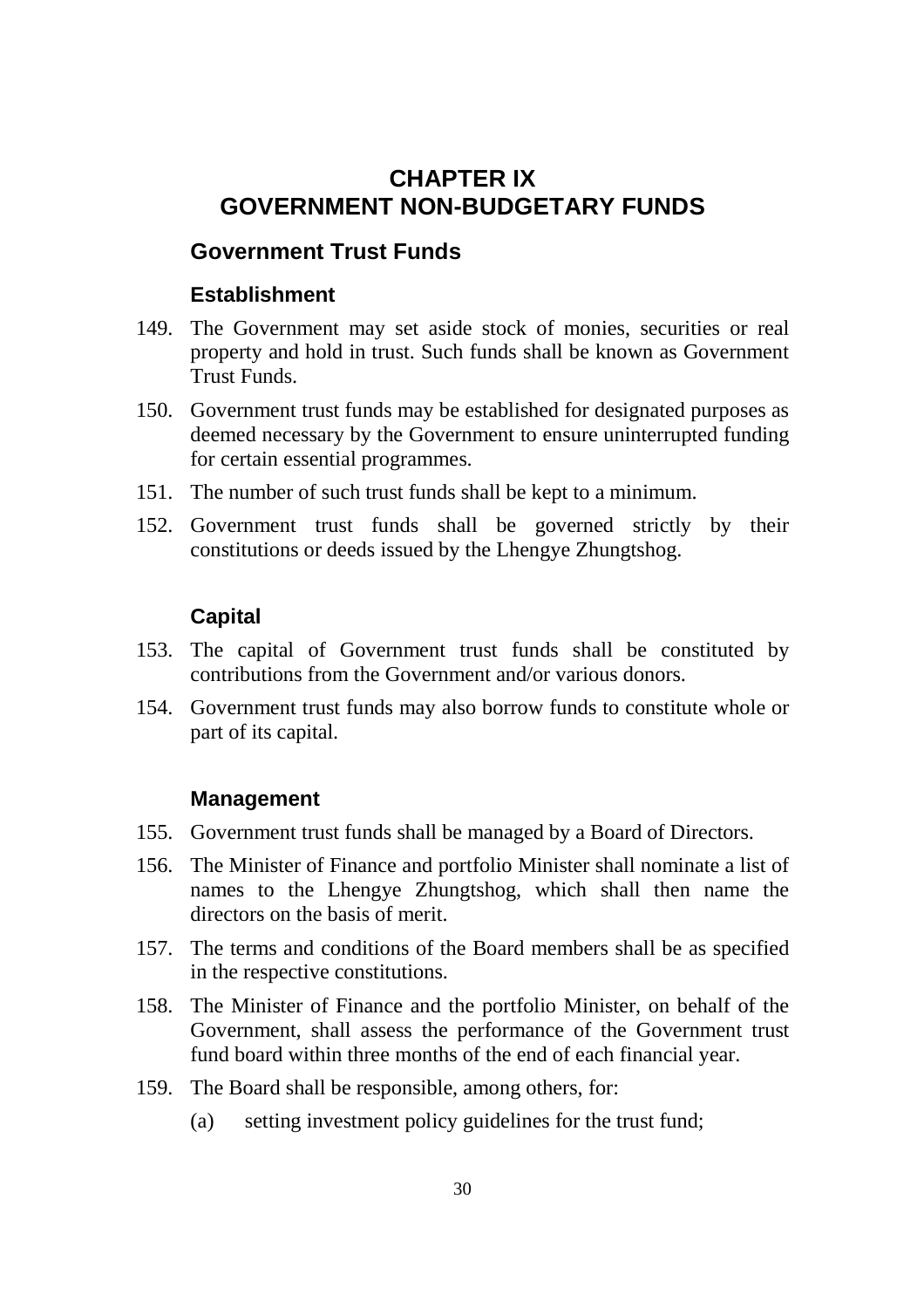- (b) overseeing the management of the trust fund;
- (c) approving the fund's annual budget and work plan, which shall include among others the budget for operating expenses;
- (d) determining the amount of trust fund's incomes to be transferred annually to the Ministry of Finance for expenditures in the dedicated sector;
- (e) reviewing the audit reports of the fund and taking remedial actions where necessary;
- (f) submitting to the Ministry of Finance the annual accounts.
- 160. The Board of a Government trust fund shall appoint the chief executive known as the Executive Director, who shall be responsible to the board for managing the trust fund.
- 161. The Chairman of the Board of a Government trust fund, on behalf of the Board, shall review the performance of the chief executive within three months of the end of each financial year.

# **Utilisation of incomes**

- 162. The activities or programmes to be funded from the incomes of Government trust funds shall be included in the annual budgets of the respective implementing agencies.
- 163. Government trust fund managements shall obtain accounts of expenditure, of the amounts granted to the agencies, not less than on a half-yearly basis and present to the Board.

# **Accounts and Audit**

- 164. Government trust fund accounts shall be maintained in keeping with sound and established financial norms and practices of the Government.
- 165. The audit of Government trust funds accounts shall be conducted by the Royal Audit Authority.

# **Reporting**

166. A Government trust fund shall prepare an annual report including financial statements in accordance with the provisions of the trust fund's constitution, and submit to the Minister of Finance and the portfolio Minister.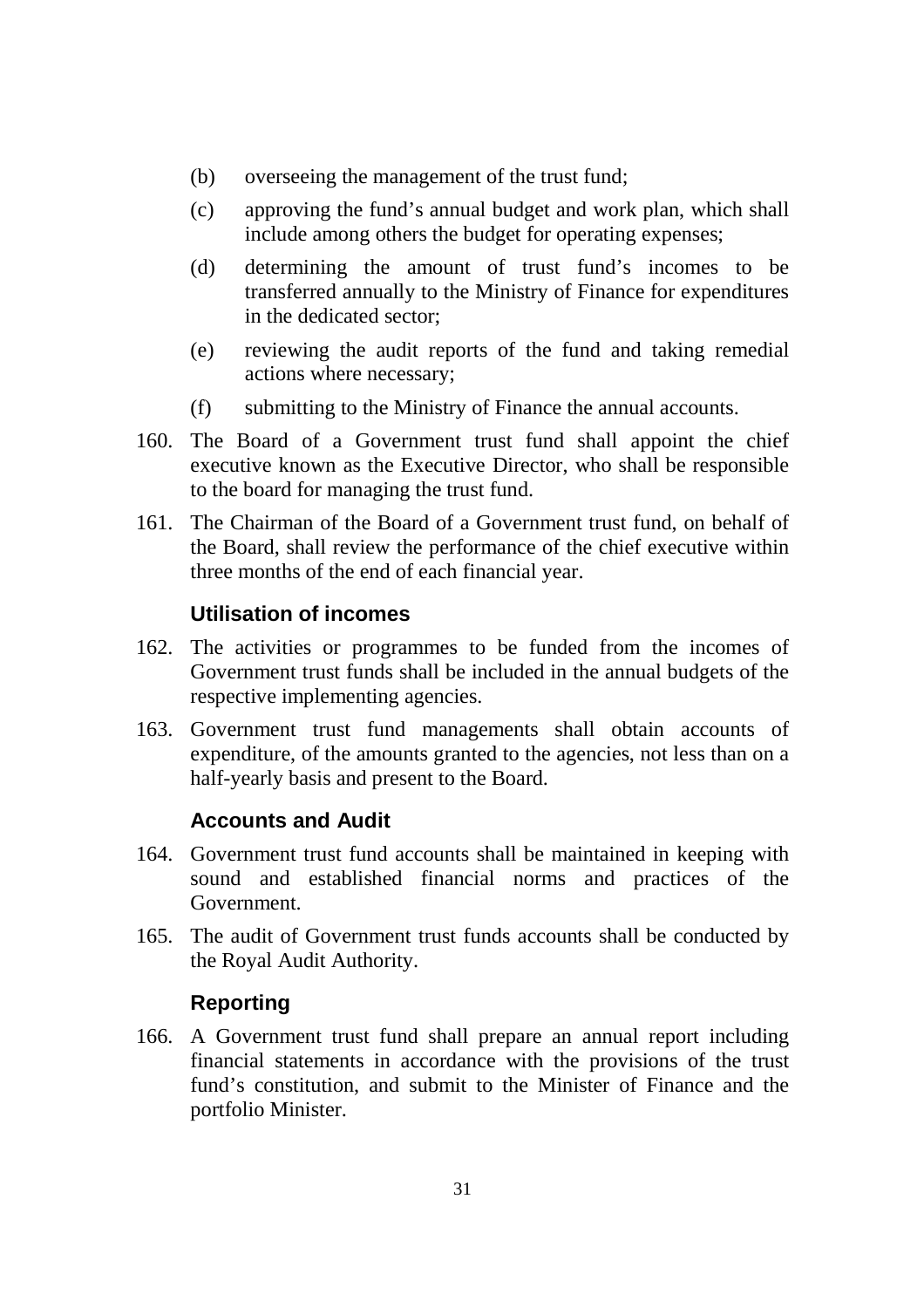167. The Minister of Finance shall present the annual report of Government trust funds as a whole to the Parliament.

# **Other Government Funds**

- 168. A Relief Fund shall be established with the prerogative of the Druk Gyalpo to use it for urgent and unforeseen humanitarian relief.
- 169. The Government may establish such other funds as may be necessary, but they shall be kept to a minimum.
- 170. The Ministry of Finance shall establish rules for the administration of such funds.

# **CHAPTER X**

# **MISCELLANEOUS**

# **Fees and charges**

- 171. The approval of the Minister of Finance shall be obtained unless otherwise authorized by other provisions of this Act, to fix the fees and charges made by budgetary bodies, for services provided to the public.
- 172. Such fee or charge shall be set at a level no higher than the cost of the most efficient method of providing the service.

# **Delegation requirements**

173. The delegation of power to a subordinate shall be made in accordance with the rules prescribed in the Financial Rules and Regulation or other lawful authority.

# **Unclaimed money**

174. Unless otherwise provided in any Act, at the end of each financial year any money in any bank account of a budgetary body that has remained unclaimed for a period of 3 years from the date it was payable to the person entitled thereto, shall be deemed public money and paid into the Consolidated Fund account.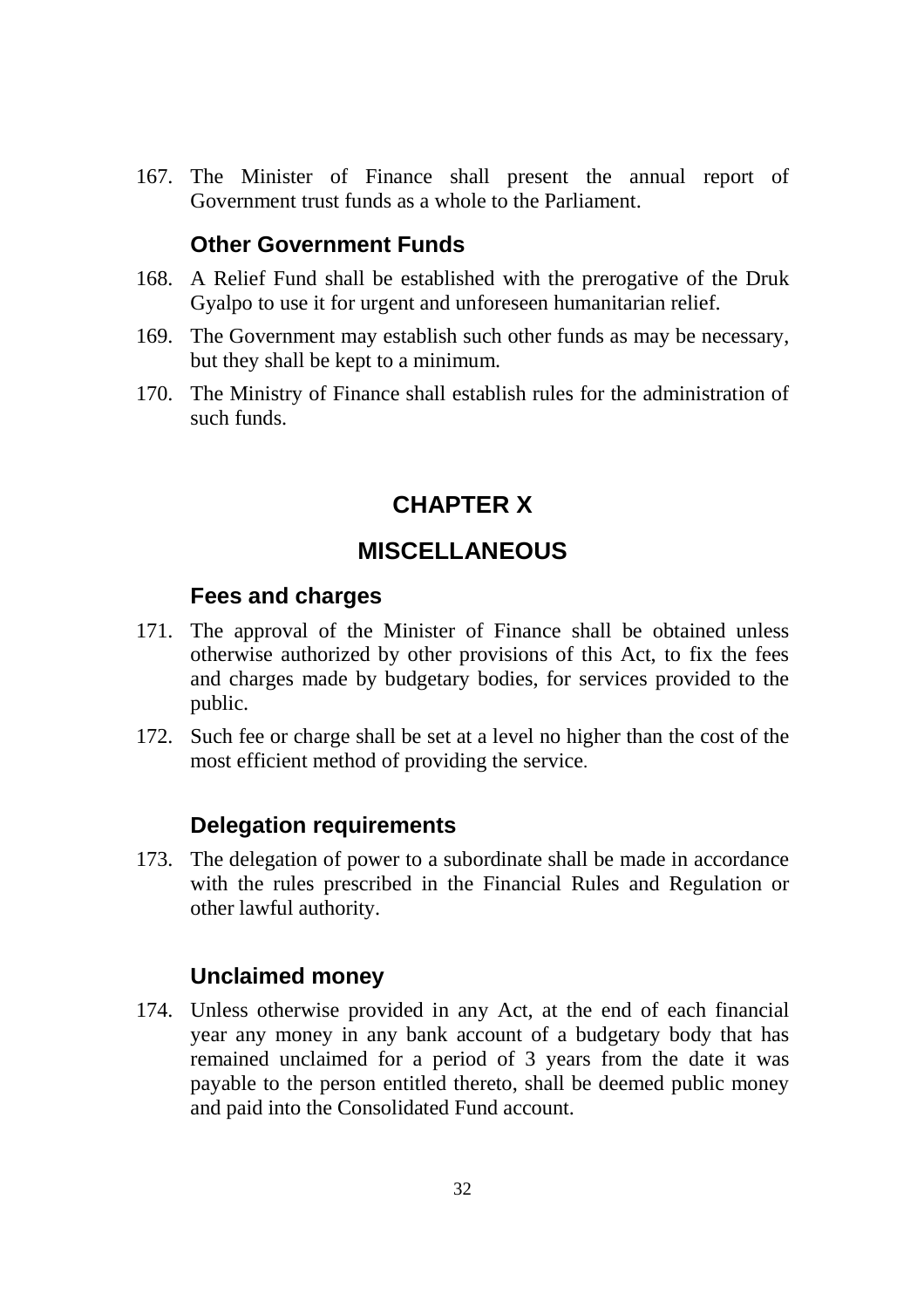175. If any person claims any money deposited with the Ministry of Finance under Section 174 and establishes a claim to the satisfaction of the Minister of Finance, the money shall be paid to the person out of the Consolidated Fund account without further appropriation than this Section.

# **Unclaimed physical property**

- 176. Where any physical property or right belongs to the State as unclaimed physical property, the Minister of Finance may from time to time on behalf of the State, exercise any power, function, and right (including any power of disposal) and undertake and perform any obligation, in respect of or in connection with the property or right that could be exercised, undertaken, or performed by the State based on rules and regulation laid down.
- 177. Where the Minister of Finance or any Government entity, on the application of any persons, performs any act under section 176, the Minister or Government entity shall be entitled to charge such person with all reasonable fees and costs incurred.

#### **Unresolved financial irregularities**

- 178. The Minister of Finance may, under exceptional circumstances, deal with unresolved financial irregularities, through a committee established for the purpose.
- 179. The committee referred to in Section 178 shall have the following members:
	- (a) the Minister of Finance, Chairman;
	- (b) the Auditor General,
	- (c) the Finance Secretary, and
	- (d) the Secretary of the Ministry concerned or the chief executive of the budgetary body concerned where the organisation is not part of a ministerial hierarchy.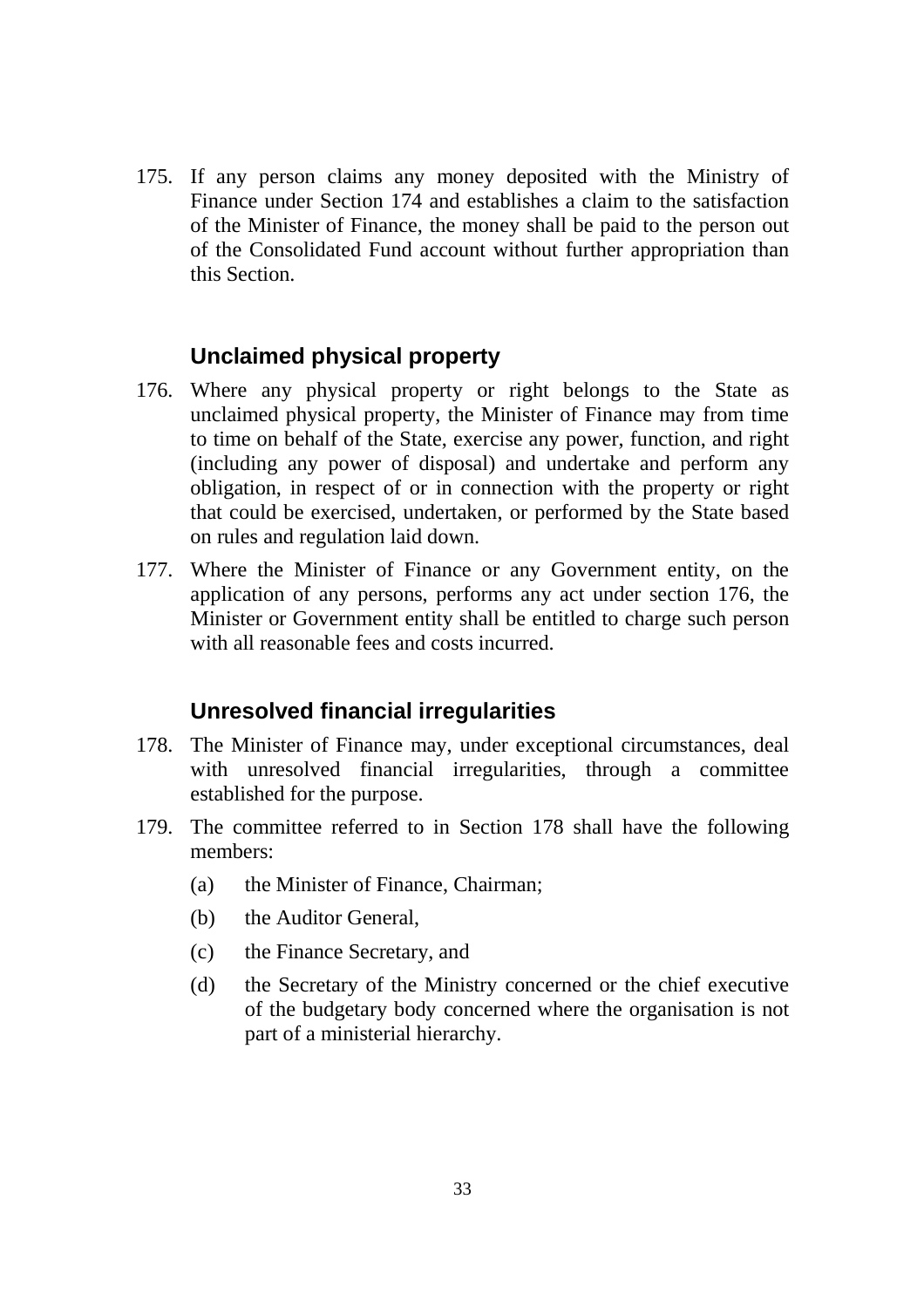# **Write-offs of losses due to acts of nature**

- 180. Losses of public money or public assets due to acts of nature may be written-off by the respective authorities up to the limits prescribed in the Financial Rules and Regulations.
- 181. Write-offs referred to in Section 180 shall be subject to a documented set of policies and procedures as may be prescribed in the Financial Rules and Regulations.

# **Responsibility for losses**

- 182. Each person shall be held personally responsible for any loss sustained by the Government due to acts of fraud or negligence on his part.
- 183. Heads of budgetary bodies shall bear oversight responsibility for any loss sustained by the Government due to lack of:
	- (a) proper internal control system in their respective organisation; or
	- (b) timely action or direction to check such losses.

# **Offences and Penalties**

- 184. Any act or omission committed in relation to the powers, responsibilities and prohibitions under this Act without lawful authority shall be deemed to be an offence.
- 185. Any person committing an offence under this Act shall be liable to penalties in accordance with the Penal Code of Bhutan.
- 186. Any person whose case has already been adjudicated outside this Act, shall be liable for penalty or imprisonment or both in accordance with the degree of offence as specified in the Bhutanese Penal Code or any other law.

# **Rule Making Power**

187. The Ministry of Finance may in accordance with this Act issue rules necessary for effective implementation of its procedures.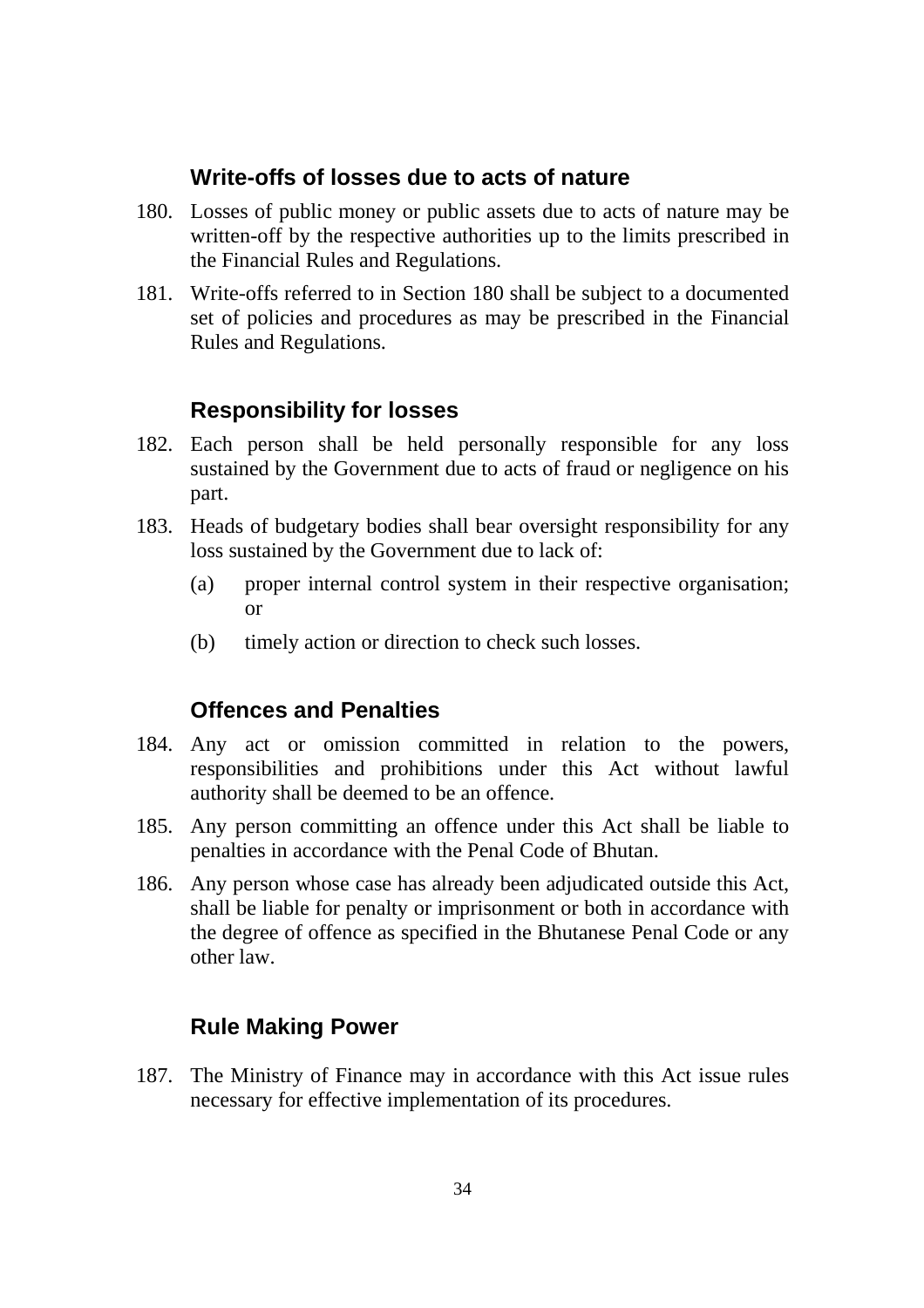# **Amendments to this Act**

188. Any amendment necessary to this Act shall be made by the Parliament.

#### **Authoritative Text**

189. In any instance of difference in meaning between the Dzongkha and English text, Dzongkha text shall prevail over English text.

#### **Definitions**

- 190. In this Act, unless the context otherwise requires:
	- (a) "Accounting standards" means authoritative statement of how particular types of transactions and other events should be reflected in the financial statements;
	- (b) "annual report" means a yearly report of financial and nonfinancial performance together with the financial statements;
	- (c) "appropriation" means an authorisation for expenditure of a designated amount of public funds for a specific purpose and under specified conditions;
	- (d) "budget" means a plan of intended expenditures along with a plan of how to meet them;
	- (e) "budgetary bodies" means all organisations and institutions of the three branches of Government including constitutional bodies, and local authority entities, but not state enterprises;
	- (f) "chief executive" means the person who has the responsibility for managing the affairs of a budgetary body or a state enterprise, unless otherwise specified in this Act;
	- (g) "Consolidated Fund account" means the principal account of the Government;
	- (h) "constitutional body" means a Government body defined as such in the Constitution of Bhutan;
	- (i) "donor" means a provider of external resources by way of concessionary loans, grants, materials, technical assistance or other forms of support to the Government;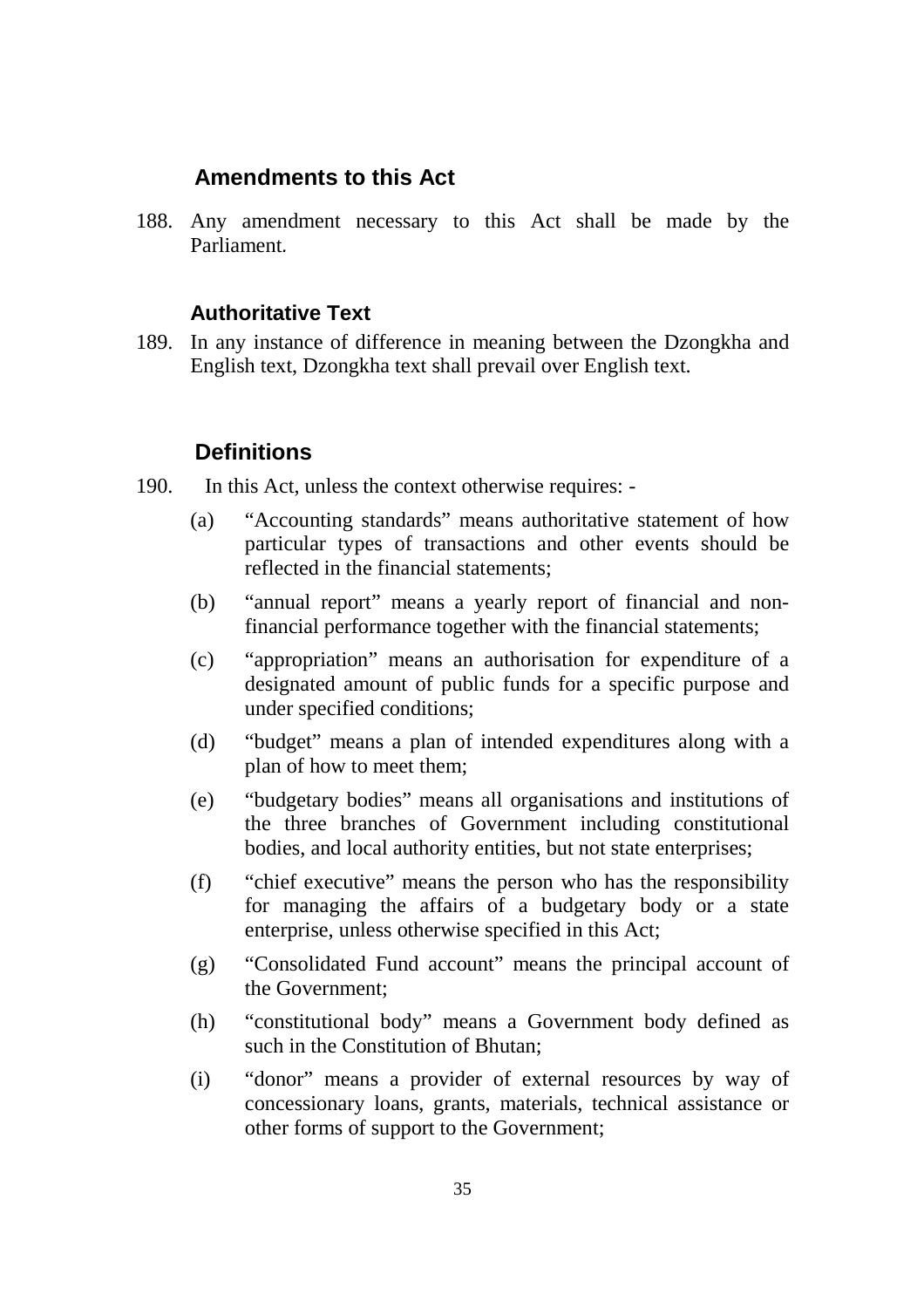- (j) "Financial Rules and Regulations" means rules and regulations made by the Ministry of Finance pursuant to this Act;
- (k) "financial statements" means the statement of sources and application of funds showing the revenues and expenditure and financing of a financial year;
- (l) "fruitless and wasteful expenditure" means expenditure which was made in vain and would have been avoided had reasonable care been exercised;
- (m) "Government" means the Royal Government of Bhutan;
- (n) "grant" means any unrequited transfer of money or resources from one government unit to another government unit or, from or to a foreign government, an international organization, or a non-governmental organization;
- (o) "irregular expenditure" means expenditure, other than authorised expenditure, incurred in contravention of a requirement of any applicable rules, regulations or legislation, including this Act;
- (p) "liability" means a liability measured in accordance with generally accepted accounting practice and can in a particular context include a liability that is contingent on an uncertain future event;
- (q) "loan" means any resources raised by way of:
	- i. borrowing;
	- ii. entering into hire purchase agreements;
	- iii. entering into financing lease arrangements; or
	- iv. accepting debt on assignment from other persons.
- (r) "local authority" means Dzongkhags, Gewogs, and municipal bodies established under legal authority;
- (s) "medium term" means a period three to five years;
- (t) "natural monopoly" means a situation where for technical or social reasons there cannot be more than one efficient provider of a good or service;
- (u) "person" means a natural person;